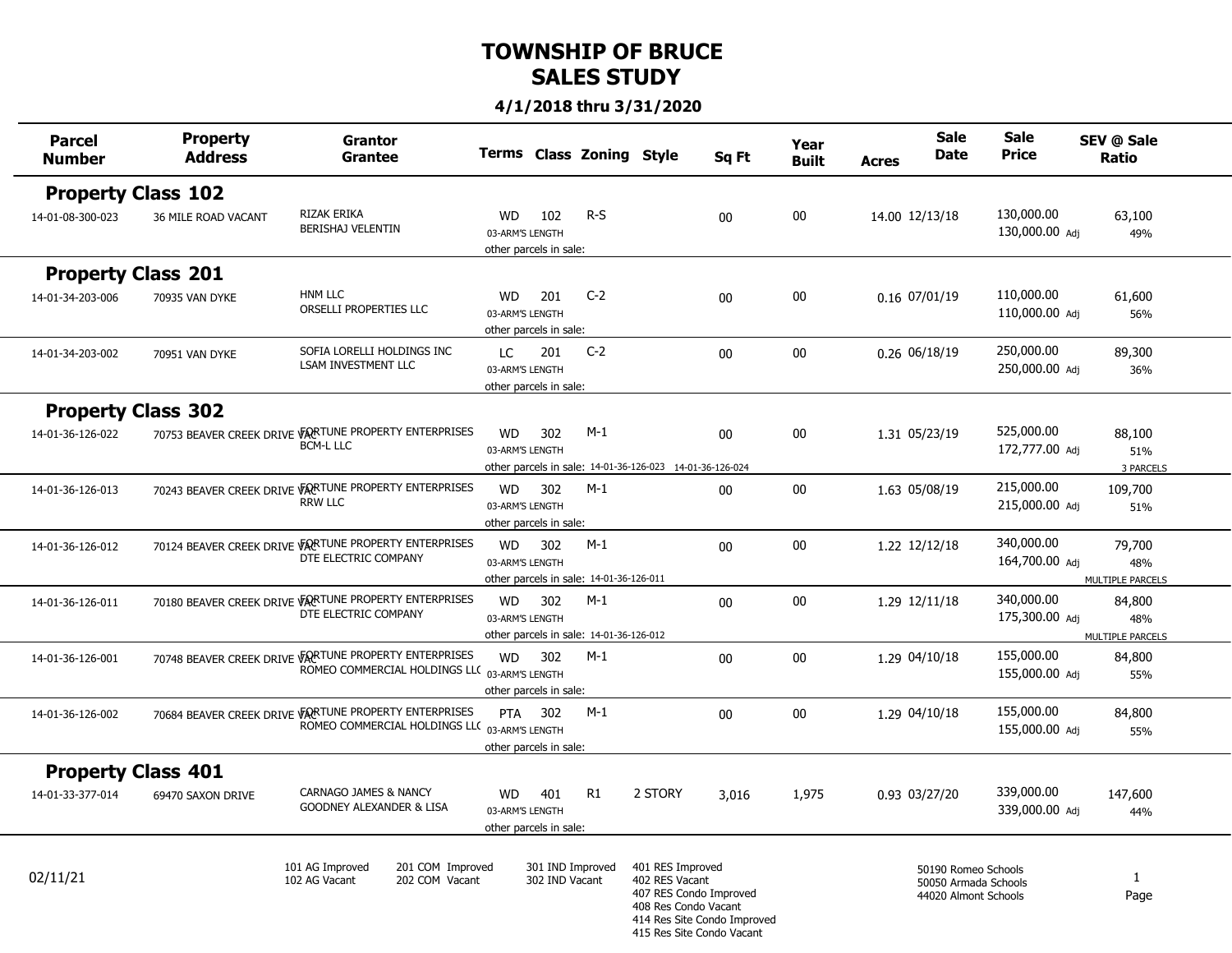| <b>Parcel</b><br><b>Number</b> | <b>Property</b><br><b>Address</b> | <b>Grantor</b><br><b>Grantee</b>                                       |                                                        |                                    | Terms Class Zoning Style |                                                                                                                                                  | Sq Ft | Year<br><b>Built</b> | Acres | <b>Sale</b><br>Date                                                 | <b>Sale</b><br><b>Price</b>  | SEV @ Sale<br>Ratio    |  |
|--------------------------------|-----------------------------------|------------------------------------------------------------------------|--------------------------------------------------------|------------------------------------|--------------------------|--------------------------------------------------------------------------------------------------------------------------------------------------|-------|----------------------|-------|---------------------------------------------------------------------|------------------------------|------------------------|--|
| 14-01-27-251-003               | 72075 VAN DYKE                    | COX CLIFFORD J II ET AL<br>STATEWIDE ROMEO LLC                         | <b>WD</b><br>03-ARM'S LENGTH<br>other parcels in sale: | 001                                | R <sub>1</sub> A         | 1 STORY                                                                                                                                          | 1,510 | 1,957                |       | 89.97 03/27/20                                                      | 685,000.00<br>685,000.00 Adj | 293,600<br>43%         |  |
| 14-01-27-300-071               | 71070 CAMPGROUND ROAD             | MURPHY DANIEL<br><b>CARNAGO JAMES &amp; NANCY</b>                      | <b>WD</b><br>03-ARM'S LENGTH<br>other parcels in sale: | 401                                | R <sub>1</sub> A         | 1 STORY                                                                                                                                          | 1,500 | 2,020                |       | 0.95 03/18/20                                                       | 68,000.00<br>68,000.00 Adj   | 33,700<br>50%          |  |
| 14-01-14-326-001               | 75800 ELK HORN DRIVE              | SQUIRES JEFFREY A<br>PACHMAYER KRISTEN & DAVID II                      | <b>WD</b><br>03-ARM'S LENGTH<br>other parcels in sale: | 401                                | R1                       | 1 STORY                                                                                                                                          | 2,054 | 2,014                |       | 0.62 03/18/20                                                       | 360,000.00<br>360,000.00 Adi | 159,500<br>44%         |  |
| 14-01-31-200-035               | 70901 CARNEGIE LANE               | ELLIS WILLIAM & BONNIE<br>JUNCEVIC DEDA                                | <b>WD</b><br>03-ARM'S LENGTH<br>other parcels in sale: | 401                                | R1                       | 1.75 STORY                                                                                                                                       | 5,188 | 2,002                |       | 2.28 03/16/20                                                       | 680,000.00<br>680,000.00 Adj | 372,700<br>55%         |  |
| 14-01-14-300-032               | 12303 BUGLE LAKE DRIVE            | NOWAK STEPHANIE B<br>NGUYEN-JOHNS NICOLE & JOHNS DA 03-ARM'S LENGTH    | <b>WD</b><br>other parcels in sale:                    | 401                                | R1                       | 1 STORY                                                                                                                                          | 2,734 | 2,014                |       | 1.01 03/16/20                                                       | 419,000.00<br>419,000.00 Adj | 172,600<br>41%         |  |
| 14-01-24-200-002               |                                   | 14950 ARMADA CENTER ROADGALBA ERIN M & JASON P<br><b>RSJ GROUP LLC</b> | <b>WD</b><br>03-ARM'S LENGTH<br>other parcels in sale: | 401                                | $R-S$                    | 1 STORY                                                                                                                                          | 1,442 | 1,955                |       | 7.50 02/28/20                                                       | 269,000.00<br>269,000.00 Adi | 111,400<br>41%         |  |
| 14-01-35-151-020               | 70161 MELLEN STREET               | <b>DENNERT PATRICIA</b><br>HOHENADEL STEVEN                            | <b>WD</b><br>03-ARM'S LENGTH<br>other parcels in sale: | 401                                | R <sub>1</sub> B         | 1 STORY                                                                                                                                          | 1,675 | 1,972                |       | 0.29 02/25/20                                                       | 225,000.00<br>225,000.00 Adj | 73,200<br>33%          |  |
| 14-01-35-128-011               | 12388 FRANK DRIVE                 | BOUSSIE GEORGE JR & STEPHANIE<br>ELBODE NICHOLAS & ALYSE               | <b>WD</b><br>03-ARM'S LENGTH<br>other parcels in sale: | 401                                | R <sub>1</sub> B         | 1.75 STORY                                                                                                                                       | 2,352 | 1,999                |       | 0.47 02/13/20                                                       | 267,500.00<br>267,500.00 Adj | 125,500<br>47%         |  |
| 14-01-34-251-017               | 11105 WEALTHY LANE                | JAROS JOSHUA, RONALD J & NANCY<br><b>AUSSICKER KRISTIN</b>             | <b>WD</b><br>03-ARM'S LENGTH<br>other parcels in sale: | 401                                | R <sub>1</sub> A         | <b>BI-LEVEL</b>                                                                                                                                  | 2,311 | 1,978                |       | 0.82 01/31/20                                                       | 288,000.00<br>288,000.00 Adi | 108,700<br>38%         |  |
| 14-01-30-300-005               | 71320 DEQUINDRE ROAD              | ROLFS ROBERT & DIANNA<br><b>ZOHAIR BALLY</b>                           | <b>WD</b><br>03-ARM'S LENGTH<br>other parcels in sale: | 401                                | R1                       | 1 STORY                                                                                                                                          | 1,570 | 1,955                |       | 3.01 01/29/20                                                       | 197,000.00<br>197,000.00 Adj | 89,000<br>45%          |  |
| 14-01-23-200-026               | 13407 EVERGREEN LANE              | DITCHMAN JOHN B & SHERILYN<br>MAURER WARREN & KATHLEEN                 | <b>WD</b><br>03-ARM'S LENGTH<br>other parcels in sale: | 401                                | R <sub>1</sub>           | 1.5 STORY                                                                                                                                        | 2,714 | 2,020                |       | 4.58 01/24/20                                                       | 85,000.00<br>85,000.00 Adj   | 52,200<br>61%          |  |
| 14-01-34-201-014               | 11352 33 MILE ROAD                | MULLEN DANIEL & CHRISTIE<br>FLETCHER AUTUMN                            | <b>WD</b><br>03-ARM'S LENGTH<br>other parcels in sale: | 401                                | R <sub>1</sub> A         | <b>TRI-LEVEL</b>                                                                                                                                 | 1,597 | 1,968                |       | 0.81 01/21/20                                                       | 218,000.00<br>218,000.00 Adi | 83,200<br>38%          |  |
| 02/11/21                       |                                   | 101 AG Improved<br>201 COM Improved<br>202 COM Vacant<br>102 AG Vacant |                                                        | 301 IND Improved<br>302 IND Vacant |                          | 401 RES Improved<br>402 RES Vacant<br>407 RES Condo Improved<br>408 Res Condo Vacant<br>414 Res Site Condo Improved<br>415 Res Site Condo Vacant |       |                      |       | 50190 Romeo Schools<br>50050 Armada Schools<br>44020 Almont Schools |                              | $\overline{2}$<br>Page |  |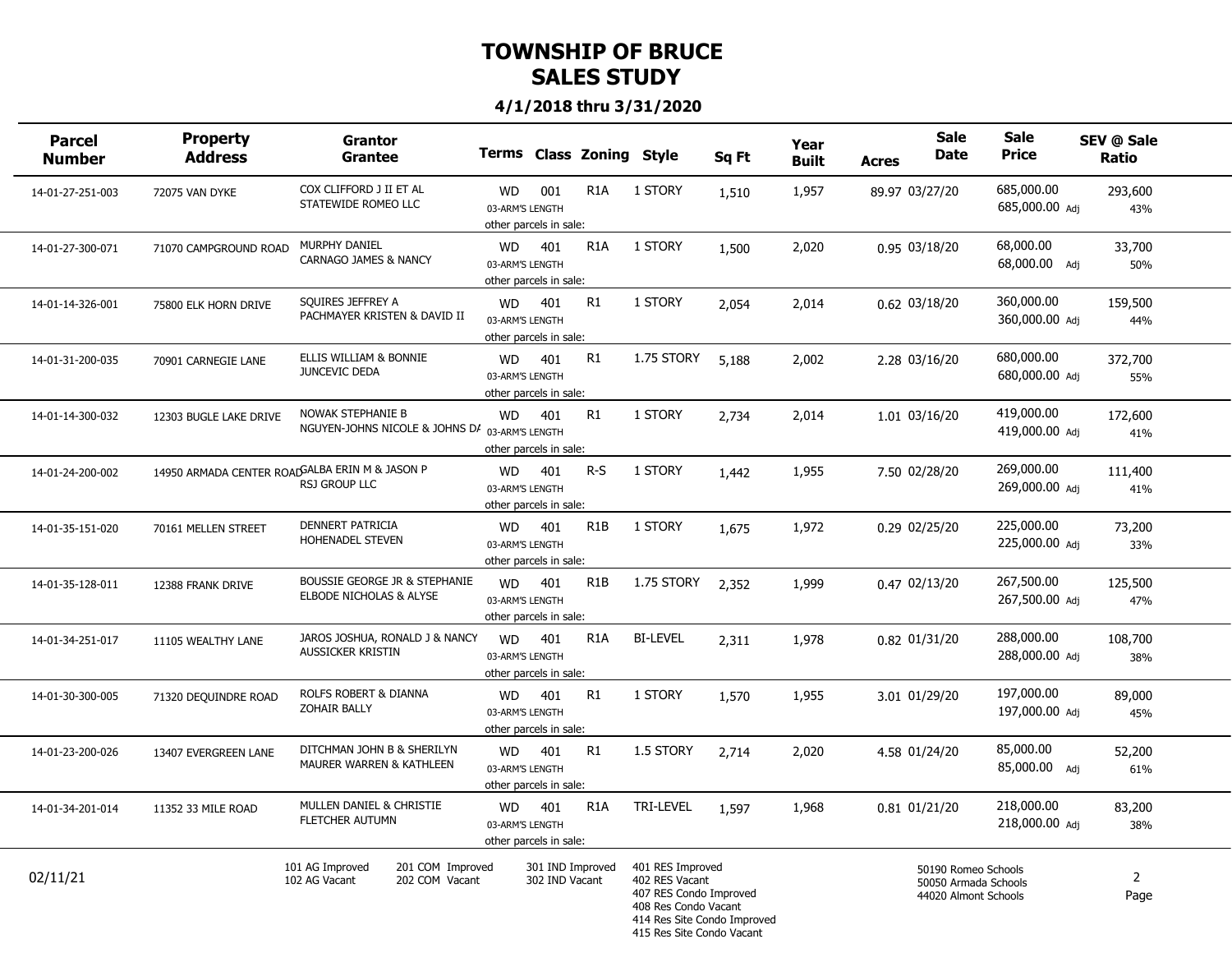| <b>Parcel</b><br><b>Number</b> | <b>Property</b><br><b>Address</b>      | <b>Grantor</b><br><b>Grantee</b>                                        |                                                        |                                    | Terms Class Zoning Style |                                                                                                                                                  | Sq Ft | Year<br><b>Built</b> | <b>Acres</b> | <b>Sale</b><br>Date                                                 | <b>Sale</b><br><b>Price</b>  | SEV @ Sale<br>Ratio |  |
|--------------------------------|----------------------------------------|-------------------------------------------------------------------------|--------------------------------------------------------|------------------------------------|--------------------------|--------------------------------------------------------------------------------------------------------------------------------------------------|-------|----------------------|--------------|---------------------------------------------------------------------|------------------------------|---------------------|--|
| 14-01-29-300-014               | 4700 RAAP ROAD                         | THE RICHARD TAPPER TRUST<br>ABBOUD HASSAN M                             | WD<br>03-ARM'S LENGTH<br>other parcels in sale:        | 401                                | R1                       | 1.5 STORY                                                                                                                                        | 3,238 | 1,987                |              | 10.13 12/24/19                                                      | 600,000.00<br>600,000.00 Adj | 234,100<br>39%      |  |
| 14-01-28-200-052               | 7260 34 MILE ROAD                      | SHINER PATRICK E & JULIE M TRUS<br>MC LOUGHLIN KEVIN & MELISSA          | <b>WD</b><br>03-ARM'S LENGTH<br>other parcels in sale: | 401                                | R1                       | 1 STORY                                                                                                                                          | 3,884 | 2,003                |              | 2.08 12/23/19                                                       | 576,000.00<br>576,000.00 Adj | 287,800<br>50%      |  |
| 14-01-27-300-072               | 71020 CAMPGROUND ROAD                  | MURPHY DANIEL<br>WHITEHURST KEITH & MCMILLIAN B 03-ARM'S LENGTH         | <b>WD</b><br>other parcels in sale:                    | 401                                | R <sub>1</sub> A         | 1 STORY                                                                                                                                          | 1,764 | 2,020                |              | 1.14 12/19/19                                                       | 68,000.00<br>68,000.00 Adi   | 27,200<br>40%       |  |
| 14-01-01-100-007               | 80529 SCOTCH SETTLEMENT HILL ZDZISLAWA | LALONDE RICHARD & TANIA                                                 | <b>WD</b><br>03-ARM'S LENGTH<br>other parcels in sale: | 401                                | $R-S$                    | 1.25 STORY                                                                                                                                       | 1,894 | 1,989                |              | 10.00 12/19/19                                                      | 390,000.00<br>390,000.00 Adj | 156,400<br>40%      |  |
| 14-01-34-252-027               | 11305 GATES STREET                     | LAFONTAINE PAUL A TTEE<br>HEAROLD MATTHEW & TRESS CHRIS 03-ARM'S LENGTH | <b>WD</b><br>other parcels in sale:                    | 401                                | R <sub>1</sub> A         | 1 STORY                                                                                                                                          | 2,350 | 1,978                |              | 0.81 12/12/19                                                       | 300,000.00<br>300,000.00 Adj | 125,400<br>42%      |  |
| 14-01-34-126-024               | 70655 ROMEO ORCHARD                    | <b>GRAY CHRISTOPHER &amp; LEANN</b><br>FISHER STACI & JOSEPH            | <b>WD</b><br>03-ARM'S LENGTH<br>other parcels in sale: | 401                                | R <sub>1</sub> A         | 1 STORY                                                                                                                                          | 1,757 | 1,993                |              | 0.86 11/27/19                                                       | 299,900.00<br>299,900.00 Adi | 132,900<br>44%      |  |
| 14-01-15-401-016               | 75088 PETERS DRIVE                     | PHILLIPS JOHN LARRY II & KAREN L<br><b>GUTKNECHT DAVID &amp; LAURA</b>  | <b>WD</b><br>03-ARM'S LENGTH<br>other parcels in sale: | 401                                | R1                       | 2 STORY                                                                                                                                          | 2,600 | 1,997                |              | 2.94 11/22/19                                                       | 440,000.00<br>440,000.00 Adj | 188,400<br>43%      |  |
| 14-01-35-180-036               | 70026 MELLEN STREET                    | SHOTWELL CHARLES & JUANITA TRI<br>STOBAK MICHAEL E & LORI A             | <b>WD</b><br>03-ARM'S LENGTH<br>other parcels in sale: | 401                                | R1B                      | 1 STORY                                                                                                                                          | 1,351 | 1,995                |              | 0.29 11/18/19                                                       | 255,000.00<br>255,000.00 Adj | 91,900<br>36%       |  |
| 14-01-30-400-019               | 3000 TAFT ROAD                         | CHAMPAGNE JOHN R & LINDA M<br>LABRANCHE MICHAEL                         | <b>WD</b><br>03-ARM'S LENGTH<br>other parcels in sale: | 401                                | R1                       | <b>TRI-LEVEL</b>                                                                                                                                 | 2,598 | 1,966                |              | 2.29 11/15/19                                                       | 287,500.00<br>287,500.00 Adi | 112,900<br>39%      |  |
| 14-01-32-400-028               | 69461 SLATING LANE                     | RANDALL FREDERICK W<br>VAN HEUSDEN STEVEN & PAULA                       | <b>WD</b><br>03-ARM'S LENGTH<br>other parcels in sale: | 401                                | R1                       | 1 STORY                                                                                                                                          | 1,882 | 1,997                |              | 3.03 11/07/19                                                       | 380,200.00<br>380,200.00 Adj | 178,000<br>47%      |  |
| 14-01-14-102-012               | 76354 MARY GRACE COURT                 | ROGALSKI JAIME & MARIUSZ<br><b>ASHBROOK ROBERT &amp; FRUKE</b>          | <b>WD</b><br>03-ARM'S LENGTH<br>other parcels in sale: | 401                                | R <sub>1</sub> A         | 2 STORY                                                                                                                                          | 2,865 | 2,001                |              | 0.87 10/24/19                                                       | 414,900.00<br>414,900.00 Adj | 183,900<br>44%      |  |
| 14-01-34-401-013               | 8999 PIPPEN DRIVE                      | CZAPSKI DAVID V & REBECCA S<br><b>GNIECH MICHELLE &amp; DENNIS JR</b>   | <b>WD</b><br>03-ARM'S LENGTH<br>other parcels in sale: | 401                                | R1                       | 2 STORY                                                                                                                                          | 2,911 | 1,967                |              | 2.52 10/21/19                                                       | 442,000.00<br>442,000.00 Adi | 154,600<br>35%      |  |
| 02/11/21                       |                                        | 101 AG Improved<br>201 COM Improved<br>202 COM Vacant<br>102 AG Vacant  |                                                        | 301 IND Improved<br>302 IND Vacant |                          | 401 RES Improved<br>402 RES Vacant<br>407 RES Condo Improved<br>408 Res Condo Vacant<br>414 Res Site Condo Improved<br>415 Res Site Condo Vacant |       |                      |              | 50190 Romeo Schools<br>50050 Armada Schools<br>44020 Almont Schools |                              | 3<br>Page           |  |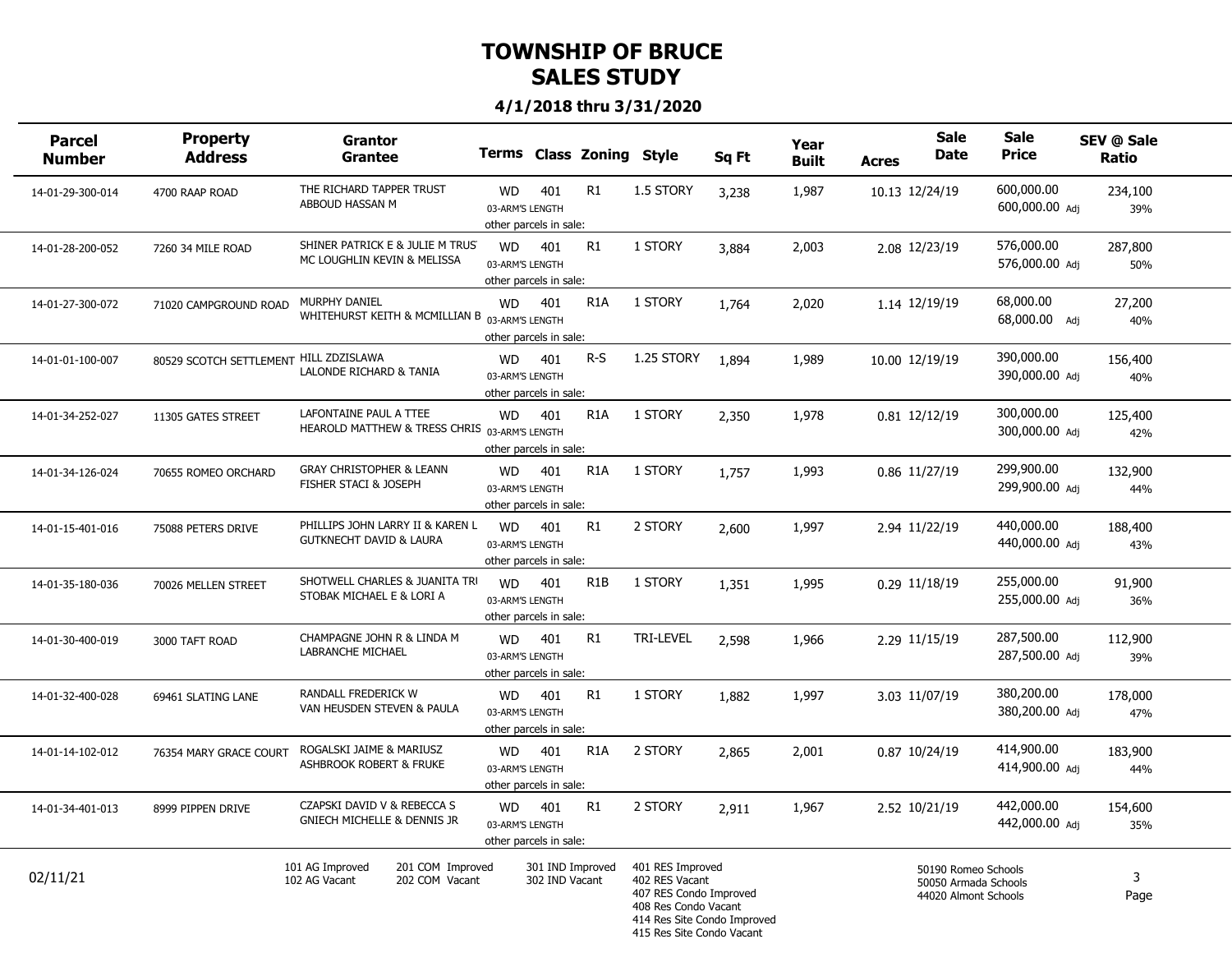| <b>Parcel</b><br><b>Number</b> | <b>Property</b><br><b>Address</b> | <b>Grantor</b><br><b>Grantee</b>                                              |                                                        |                                    | Terms Class Zoning Style |                                                                                                                                                  | Sq Ft | Year<br><b>Built</b> | <b>Acres</b> | <b>Sale</b><br>Date                                                 | <b>Sale</b><br><b>Price</b>  | SEV @ Sale<br>Ratio    |  |
|--------------------------------|-----------------------------------|-------------------------------------------------------------------------------|--------------------------------------------------------|------------------------------------|--------------------------|--------------------------------------------------------------------------------------------------------------------------------------------------|-------|----------------------|--------------|---------------------------------------------------------------------|------------------------------|------------------------|--|
| 14-01-34-351-017               | 8312 PIPPEN DRIVE                 | GRECH WILLIAM & KIMBERLY D<br>MONTEFELT ALLAN                                 | <b>WD</b><br>03-ARM'S LENGTH<br>other parcels in sale: | 401                                | R1                       | 1.75 STORY                                                                                                                                       | 4,162 | 1,965                |              | 2.38 10/21/19                                                       | 468,000.00<br>468,000.00 Adj | 178,600<br>38%         |  |
| 14-01-12-100-035               | 77915 BROWN ROAD                  | <b>MESSNER BROOKE E</b><br>LORENZ NICHOLAS                                    | <b>WD</b><br>03-ARM'S LENGTH<br>other parcels in sale: | 401                                | $R-S$                    | 1.5 STORY                                                                                                                                        | 3,565 | 2,020                |              | 10.12 10/15/19                                                      | 110,000.00<br>110,000.00 Adj | 65,800<br>60%          |  |
| 14-01-30-100-015               | 2030 34 MILE ROAD                 | DANKO THOMAS & STEPHANIE<br>MOTRINC STEVEN & KATRINA                          | <b>WD</b><br>03-ARM'S LENGTH<br>other parcels in sale: | 401                                | R1                       | 1.5 STORY                                                                                                                                        | 2,619 | 1,989                |              | 3.15 10/04/19                                                       | 385,000.00<br>385,000.00 Adi | 175,500<br>46%         |  |
| 14-01-22-100-044               | 74577 GOULD ROAD                  | COCHRAN BRIAN & LAURA<br><b>IMBRUNNONE LEANN</b>                              | <b>WD</b><br>03-ARM'S LENGTH<br>other parcels in sale: | 401                                | R <sub>1</sub> A         | 1.25 STORY                                                                                                                                       | 2,536 | 2,005                |              | 0.95 10/03/19                                                       | 390,000.00<br>390,000.00 Adj | 212,500<br>54%         |  |
| 14-01-35-128-009               | 12364 FRANK DRIVE                 | PETERSON SYDNEY J & REGINA N<br>WROBLEWSKI ROBERT & CHRISTINE 03-ARM'S LENGTH | <b>WD</b><br>other parcels in sale:                    | 401                                | R <sub>1</sub> B         | 1.5 STORY                                                                                                                                        | 2,114 | 2,000                |              | 0.46 10/01/19                                                       | 355,000.00<br>355,000.00 Adj | 156,300<br>44%         |  |
| 14-01-24-400-022               | 73317 KANIE ROAD                  | <b>WEBSTER JAMES &amp; HILKE</b><br>SWIACKI ANDREW & LAURYN                   | <b>WD</b><br>03-ARM'S LENGTH<br>other parcels in sale: | 401                                | $R-S$                    | 1.25 STORY                                                                                                                                       | 2,056 | 1,997                |              | 10.05 09/24/19                                                      | 380,000.00<br>380,000.00 Adi | 158,700<br>42%         |  |
| 14-01-27-100-014               | 72856 CAMPGROUND ROAD             | SCHILKEY JOSEPH ALBERT & ELIZAE<br><b>GALLAGHER MARTIN &amp; ALICIA</b>       | <b>WD</b><br>03-ARM'S LENGTH<br>other parcels in sale: | 401                                | R <sub>1</sub> A         | 1 STORY                                                                                                                                          | 2,313 | 2,016                |              | 1.46 09/13/19                                                       | 395,000.00<br>395,000.00 Adj | 189,900<br>48%         |  |
| 14-01-34-202-029               | 11311 PATTY ANN LANE              | <b>CLARK JESSE</b><br>ZEGLER STEFANIE & EDWARD                                | <b>WD</b><br>03-ARM'S LENGTH<br>other parcels in sale: | 401                                | R <sub>1</sub> A         | <b>TRI-LEVEL</b>                                                                                                                                 | 2,030 | 1,968                |              | 0.96 09/06/19                                                       | 315,000.00<br>315,000.00 Adj | 93,800<br>30%          |  |
| 14-01-05-100-004               | 6730 BORDMAN ROAD                 | HORTON BRANTON & KATHLEEN TR<br>LAVDAS NICHOLAS                               | <b>WD</b><br>03-ARM'S LENGTH<br>other parcels in sale: | 401                                | $R-S$                    | 1 STORY                                                                                                                                          | 3,360 | 1,973                |              | 8.26 09/05/19                                                       | 420,000.00<br>420,000.00 Adi | 218,100<br>52%         |  |
| 14-01-34-451-003               | 8961 32 MILE ROAD                 | KNUPPENBURG DANE ESTATE<br>MARTIN JESSICA M                                   | <b>WD</b><br>03-ARM'S LENGTH<br>other parcels in sale: | 401                                | R1                       | 2 STORY                                                                                                                                          | 2,553 | 1,925                |              | 2.38 09/04/19                                                       | 260,000.00<br>260,000.00 Adj | 111,500<br>43%         |  |
| 14-01-26-200-013               | 13090 34 MILE ROAD                | MCGILLIVARY NICHOLAS & JAMIE<br>CICCARELLI LYNDA                              | <b>WD</b><br>03-ARM'S LENGTH<br>other parcels in sale: | 401                                | R <sub>1</sub>           | 2 STORY                                                                                                                                          | 2,438 | 1,997                |              | 4.41 09/04/19                                                       | 452,500.00<br>452,500.00 Adj | 190,600<br>42%         |  |
| 14-01-32-100-017               | 70353 FISHER ROAD                 | MATHIAK GARY & LINDA<br><b>KRANICK SHAWN &amp; EMILY</b>                      | <b>WD</b><br>03-ARM'S LENGTH<br>other parcels in sale: | 401                                | R1                       | 1.75 STORY                                                                                                                                       | 3,399 | 1,997                |              | 6.00 08/30/19                                                       | 457,000.00<br>457,000.00 Adi | 261,000<br>57%         |  |
| 02/11/21                       |                                   | 101 AG Improved<br>201 COM Improved<br>202 COM Vacant<br>102 AG Vacant        |                                                        | 301 IND Improved<br>302 IND Vacant |                          | 401 RES Improved<br>402 RES Vacant<br>407 RES Condo Improved<br>408 Res Condo Vacant<br>414 Res Site Condo Improved<br>415 Res Site Condo Vacant |       |                      |              | 50190 Romeo Schools<br>50050 Armada Schools<br>44020 Almont Schools |                              | $\overline{4}$<br>Page |  |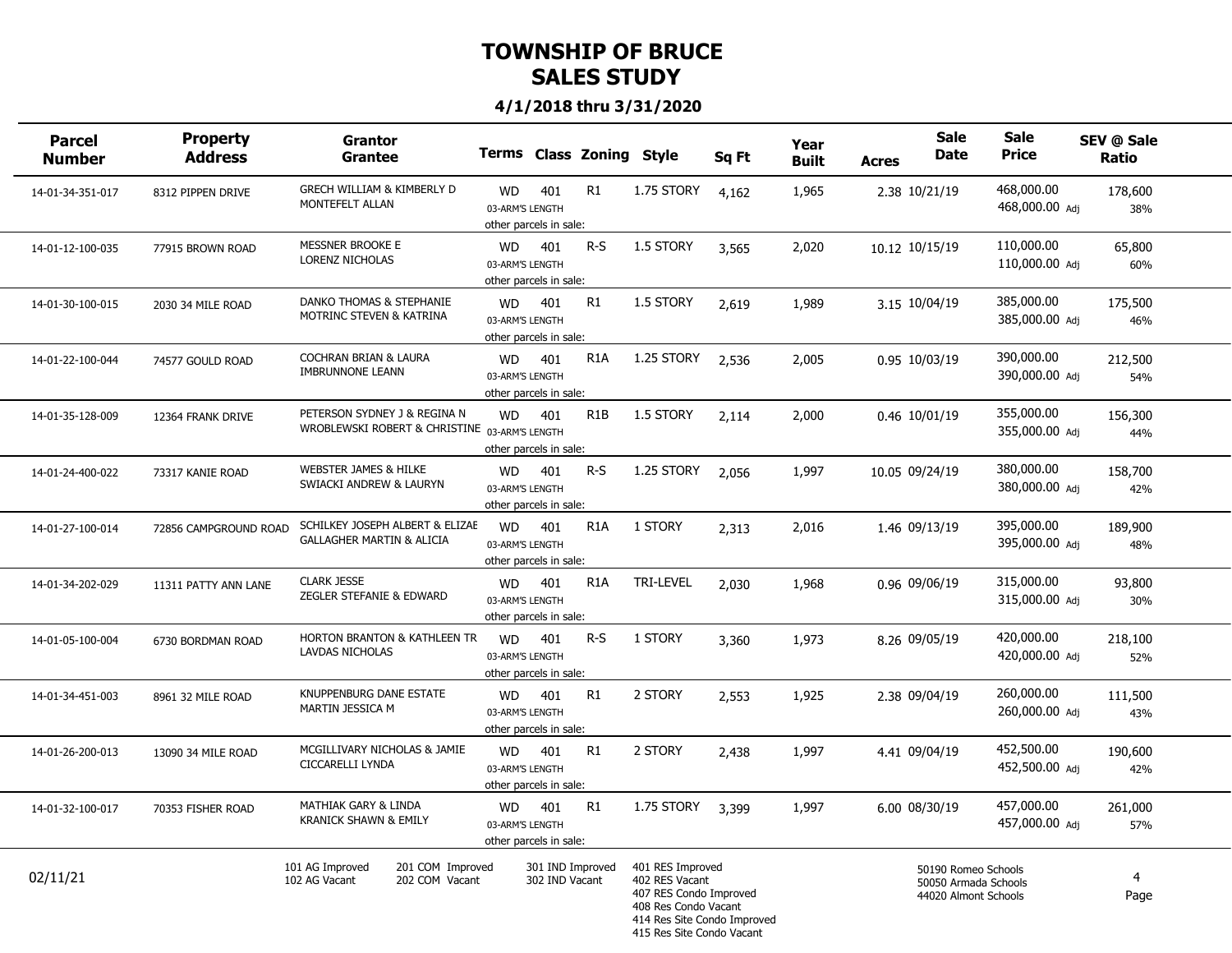| <b>Parcel</b><br><b>Number</b> | Property<br><b>Address</b> | <b>Grantor</b><br><b>Grantee</b>                                       |                                                         |                                    | <b>Terms Class Zoning</b> | <b>Style</b>                                                                                                                                     | Sq Ft | Year<br><b>Built</b> | <b>Acres</b> | <b>Sale</b><br><b>Date</b>                                          | <b>Sale</b><br><b>Price</b>  | SEV @ Sale<br>Ratio |  |
|--------------------------------|----------------------------|------------------------------------------------------------------------|---------------------------------------------------------|------------------------------------|---------------------------|--------------------------------------------------------------------------------------------------------------------------------------------------|-------|----------------------|--------------|---------------------------------------------------------------------|------------------------------|---------------------|--|
| 14-01-14-102-005               | 76756 MARY GRACE DRIVE     | BERRY JAMES C & DEBORAH D<br>CARR RICHARD & COLLEEN                    | <b>WD</b><br>03-ARM'S LENGTH<br>other parcels in sale:  | 401                                | R <sub>1</sub> A          | 1 STORY                                                                                                                                          | 1,791 | 1,994                |              | 0.94 08/28/19                                                       | 340,000.00<br>340,000.00 Adj | 134,100<br>39%      |  |
| 14-01-15-403-015               | 11237 NADIA DRIVE          | <b>KRAEMER MARY ANN R TTEE</b><br>CASTIGLIONE PHILLIP                  | <b>WD</b><br>03-ARM'S LENGTH<br>other parcels in sale:  | 401                                | R1                        | 1 STORY                                                                                                                                          | 2,437 | 1,995                |              | 1.01 08/26/19                                                       | 425,000.00<br>425,000.00 Adj | 162,300<br>38%      |  |
| 14-01-14-326-009               | 75413 ELK HORN DRIVE       | LORENZ NICHOLAS<br>PALAZZOLO LEONARD & KARA                            | <b>WD</b><br>03-ARM'S LENGTH<br>other parcels in sale:  | 401                                | R1                        | 2 STORY                                                                                                                                          | 3,013 | 2,014                |              | 0.61 08/23/19                                                       | 435,000.00<br>435,000.00 Adi | 176,000<br>40%      |  |
| 14-01-34-126-022               | 8721 DUTCHESS LANE         | <b>SCOTT HELEN</b><br>PANICARA ROBERT W                                | <b>WD</b><br>03-ARM'S LENGTH<br>other parcels in sale:  | 401                                | R <sub>1</sub> A          | 1.75 STORY                                                                                                                                       | 3,229 | 1,968                |              | 1.10 08/16/19                                                       | 373,000.00<br>373,000.00 Adj | 166,500<br>45%      |  |
| 14-01-04-100-009               | 80901 WOODRIDGE LANE       | <b>GETEJANC PAVEL &amp; FLOAREA</b><br>FORMICUCCIA RINO & DOMINIC      | <b>WD</b><br>03-ARM'S LENGTH<br>other parcels in sale:  | 401                                | $R-S$                     | 1 STORY                                                                                                                                          | 2,830 | 2,020                |              | 5.81 08/16/19                                                       | 110,000.00<br>110,000.00 Adj | 46,400<br>42%       |  |
| 14-01-14-326-003               | 75773 ELK HORN DRIVE       | DZIECIOLOWSKI KENNETH/FORD GL<br>SANTILLI JAMES JR & PATRICIA P        | <b>WD</b><br>03-ARM'S LENGTH<br>other parcels in sale:  | 401                                | R1                        | 2 STORY                                                                                                                                          | 3,103 | 2,014                |              | 0.73 08/15/19                                                       | 395,000.00<br>395,000.00 Adj | 189,200<br>48%      |  |
| 14-01-28-300-011               | 71550 ELDRED ROAD          | FEIGE MARGARET & MICHAEL<br>DANKO THOMAS & STEPHANIE                   | WD<br>03-ARM'S LENGTH<br>other parcels in sale:         | 401                                | R1                        | 1.75 STORY                                                                                                                                       | 3.333 | 1,987                |              | 3.09 08/15/19                                                       | 425,000.00<br>425,000.00 Adj | 192,600<br>45%      |  |
| 14-01-22-227-032               | 74409 VAN DYKE             | MANTEY MARY JANE<br><b>HARGAN DARRELL</b>                              | <b>WD</b><br>03-ARM'S LENGTH<br>other parcels in sale:  | 401                                | R <sub>1</sub> A          | 1 STORY                                                                                                                                          | 1,542 | 1,988                |              | 0.96 08/12/19                                                       | 230,000.00<br>230,000.00 Adj | 108,400<br>47%      |  |
| 14-01-34-127-017               | 70391 ROMEO ORCHARD        | HAYES CLAYTON & LORRAINE<br>ZUYDDYK BRADLEY                            | <b>WD</b><br>03-ARM'S LENGTH<br>other parcels in sale:  | 401                                | R <sub>1</sub> A          | 1.5 STORY                                                                                                                                        | 2,077 | 1,988                |              | 1.03 08/01/19                                                       | 328,000.00<br>328,000.00 Adi | 158,300<br>48%      |  |
| 14-01-33-378-013               | 69308 BROOKHILL DRIVE      | PABISZ SUZANNE<br>FISCHIONE ANDREA & ANTHONY                           | <b>PTA</b><br>03-ARM'S LENGTH<br>other parcels in sale: | 401                                | R1                        | 1.5 STORY                                                                                                                                        | 2,709 | 1,994                |              | 0.60 07/31/19                                                       | 362,000.00<br>362,000.00 Adj | 188,700<br>52%      |  |
| 14-01-12-300-025               | 77410 OAK CREEK COURT      | PARTYKA JOHN M & THERESA L<br>COMPTON LEONARD A & GAIL A               | <b>WD</b><br>03-ARM'S LENGTH<br>other parcels in sale:  | 401                                | $R-S$                     | 1.25 STORY                                                                                                                                       | 2.715 | 2,002                |              | 5.65 07/24/19                                                       | 436,000.00<br>436,000.00 Adj | 197,900<br>45%      |  |
| 14-01-33-378-003               | 69556 BROOKHILL DRIVE      | PARK JAMES K<br><b>GALE KELLY &amp; MICHAEL</b>                        | WD<br>03-ARM'S LENGTH<br>other parcels in sale:         | 401                                | R1                        | 1.75 STORY                                                                                                                                       | 2,838 | 1,979                |              | 0.40 07/17/19                                                       | 325,000.00<br>325,000.00 Adi | 144,600<br>44%      |  |
| 02/11/21                       |                            | 101 AG Improved<br>201 COM Improved<br>202 COM Vacant<br>102 AG Vacant |                                                         | 301 IND Improved<br>302 IND Vacant |                           | 401 RES Improved<br>402 RES Vacant<br>407 RES Condo Improved<br>408 Res Condo Vacant<br>414 Res Site Condo Improved<br>415 Res Site Condo Vacant |       |                      |              | 50190 Romeo Schools<br>50050 Armada Schools<br>44020 Almont Schools |                              | 5<br>Page           |  |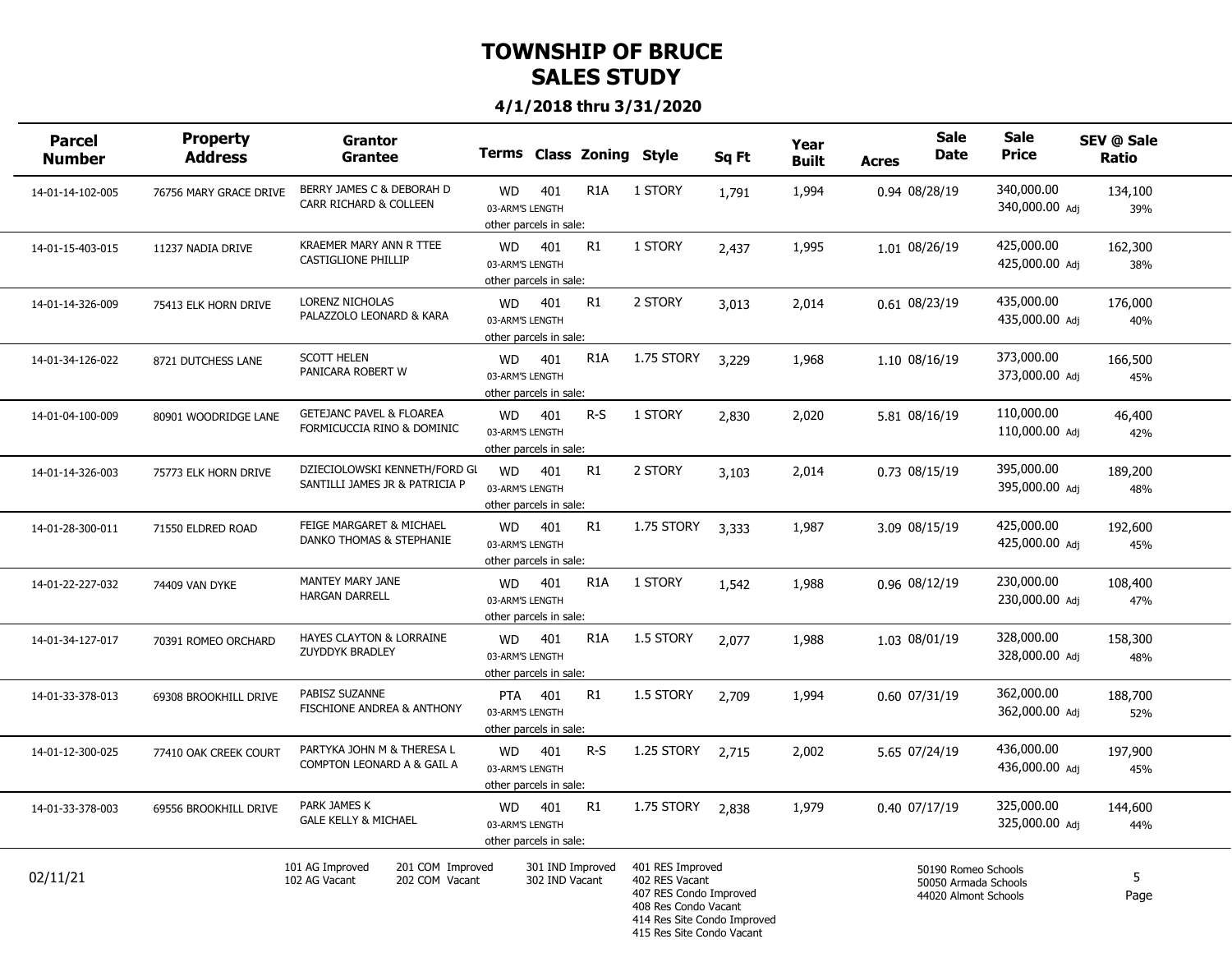| <b>Parcel</b><br><b>Number</b> | Property<br><b>Address</b> | <b>Grantor</b><br><b>Grantee</b>                                            |                                                        |                                    | Terms Class Zoning Style |                                                                                                                                                  | Sq Ft | Year<br><b>Built</b> | <b>Acres</b>   | <b>Sale</b><br><b>Date</b>                                          | <b>Sale</b><br><b>Price</b>    | SEV @ Sale<br><b>Ratio</b> |  |
|--------------------------------|----------------------------|-----------------------------------------------------------------------------|--------------------------------------------------------|------------------------------------|--------------------------|--------------------------------------------------------------------------------------------------------------------------------------------------|-------|----------------------|----------------|---------------------------------------------------------------------|--------------------------------|----------------------------|--|
| 14-01-34-351-005               | 69320 CAMPGROUND ROAD      | TREMBLAY BRIAN & LAURA<br><b>HEIN MARY</b>                                  | <b>WD</b><br>03-ARM'S LENGTH<br>other parcels in sale: | 401                                | R1                       | 1.25 STORY                                                                                                                                       | 2,292 | 1,956                |                | 0.31 07/17/19                                                       | 270,000.00<br>270,000.00 Adj   | 113,700<br>42%             |  |
| 14-01-34-201-016               | 70650 ROMEO ORCHARD        | PRETZER-SIMPSON MICHELE L<br>HOLLOWAY LARRY W JR & PATRICIA 03-ARM'S LENGTH | <b>WD</b><br>other parcels in sale:                    | 401                                | R <sub>1</sub> A         | 1 STORY                                                                                                                                          | 2,255 | 1,967                |                | 1.03 07/15/19                                                       | 327,000.00<br>327,000.00 Adj   | 109,300<br>33%             |  |
| 14-01-34-351-012               | 8025 32 MILE ROAD          | SHIER KELLY & LORI<br>MC LEOD SCOTT                                         | <b>WD</b><br>03-ARM'S LENGTH<br>other parcels in sale: | 401                                | R1                       | 1 STORY                                                                                                                                          | 2,698 | 1,952                |                | 0.77 07/12/19                                                       | 282,500.00<br>282,500.00 Adj   | 105,000<br>37%             |  |
| 14-01-34-301-016               | 8500 GATES STREET          | <b>GREBE ROBERT J &amp; TANYA</b><br>WITEK MATTHEW & JENNIFER               | <b>WD</b><br>03-ARM'S LENGTH<br>other parcels in sale: | 401                                | R1                       | TRI-LEVEL                                                                                                                                        | 2,671 | 1,970                |                | 2.42 07/10/19                                                       | 337,500.00<br>337,500.00 Adj   | 133,200<br>39%             |  |
| 14-01-22-300-004               | 8035 34 MILE ROAD          | KORALEWSKI EDWARD<br><b>TIDMORE TERRY</b>                                   | <b>WD</b><br>03-ARM'S LENGTH<br>other parcels in sale: | 401                                | R <sub>1</sub> A         | 1 STORY                                                                                                                                          | 1,488 | 1,963                |                | 1.00 07/10/19                                                       | 129,900.00<br>129,900.00 Adj   | 78,000<br>60%              |  |
| 14-01-34-126-014               | 70471 DUTCHESS LANE        | DEAN CONRAD A & CHERYL A<br>SLEGIANES JOHN                                  | <b>WD</b><br>03-ARM'S LENGTH<br>other parcels in sale: | 401                                | R <sub>1</sub> A         | <b>TRI-LEVEL</b>                                                                                                                                 | 2,316 | 1,969                |                | 0.91 07/08/19                                                       | 329,900.00<br>329,900.00 Adj   | 104,200<br>32%             |  |
| 14-01-34-226-014               | 70360 MORENCY DRIVE        | SCHULTE CHARLES R & MARY M<br>COCCIMIGLIO CARMON & LISA                     | <b>WD</b><br>03-ARM'S LENGTH<br>other parcels in sale: | 401                                | R <sub>1</sub> A         | 1 STORY                                                                                                                                          | 1,572 | 1,987                |                | 1.05 06/24/19                                                       | 265,000.00<br>265,000.00 Adi   | 110,400<br>42%             |  |
| 14-01-09-400-008               | 7841 36 MILE ROAD          | REISS BENJAMIN & JANICE<br><b>KUNKEL ZACH</b>                               | WD<br>03-ARM'S LENGTH<br>other parcels in sale:        | 401                                | $R-S$                    | 1.25 STORY                                                                                                                                       | 1,561 | 1,944                |                | 2.63 06/24/19                                                       | 180,000.00<br>180,000.00 Adj   | 75,300<br>42%              |  |
| 14-01-34-126-019               | 8661 DUTCHESS LANE         | OBRECHT JOHN & DEBORAH<br>MC PHERSON ROBERT                                 | <b>WD</b><br>03-ARM'S LENGTH<br>other parcels in sale: | 401                                | R <sub>1</sub> A         | 1.75 STORY                                                                                                                                       | 2,347 | 1,968                |                | 0.89 06/18/19                                                       | 372,000.00<br>372,000.00 Adi   | 134,400<br>36%             |  |
| 14-01-34-127-003               | 70466 DUTCHESS LANE        | KING CARPENTRY INC<br>SCHUHRKE ROBERT                                       | <b>WD</b><br>03-ARM'S LENGTH<br>other parcels in sale: | 401                                | R <sub>1</sub> A         | 1 STORY                                                                                                                                          | 2,080 | 2,020                |                | 0.86 06/17/19                                                       | 75,000.00<br>75,000.00 Adj     | 34,400<br>46%              |  |
| 14-01-05-100-003               | 6700 BORDMAN ROAD          | <b>GUMRO JAMES TRUST</b><br>LAVDAS NICHOLAS & MARIA                         | <b>WD</b><br>03-ARM'S LENGTH<br>other parcels in sale: | 401                                | $R-S$                    | 2 STORY                                                                                                                                          | 7,961 | 2,006                | 87.98 06/14/19 |                                                                     | 2,915,000.00<br>2,915,000.00dj | 1,189,400<br>41%           |  |
| 14-01-31-400-049               | 69575 HENRY ROSS DRIVE     | KRAFT RICHARD W & MARTINE M<br><b>BROWN BEN &amp; SARA</b>                  | <b>WD</b><br>03-ARM'S LENGTH<br>other parcels in sale: | 401                                | R1                       | 1.5 STORY                                                                                                                                        | 2,918 | 2,020                |                | 5.10 06/13/19                                                       | 159,000.00<br>159,000.00 Adj   | 55,700<br>35%              |  |
| 02/11/21                       |                            | 101 AG Improved<br>201 COM Improved<br>202 COM Vacant<br>102 AG Vacant      |                                                        | 301 IND Improved<br>302 IND Vacant |                          | 401 RES Improved<br>402 RES Vacant<br>407 RES Condo Improved<br>408 Res Condo Vacant<br>414 Res Site Condo Improved<br>415 Res Site Condo Vacant |       |                      |                | 50190 Romeo Schools<br>50050 Armada Schools<br>44020 Almont Schools |                                | 6<br>Page                  |  |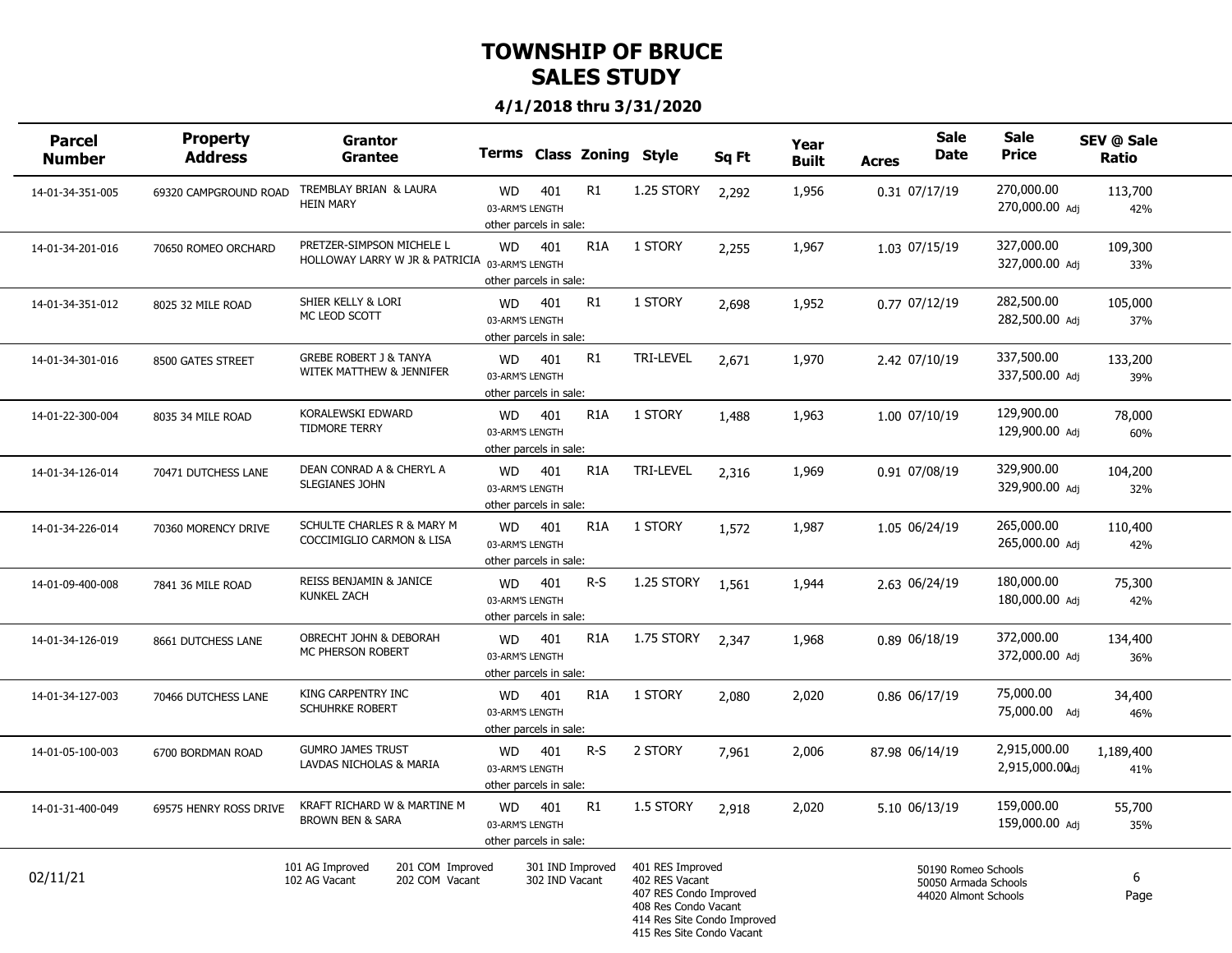| <b>Parcel</b><br><b>Number</b> | <b>Property</b><br>Address | Grantor<br>Grantee                                                         |                                                         |                                    | Terms Class Zoning Style |                                                                                                                                                  | Sq Ft | Year<br>Built | <b>Acres</b> | <b>Sale</b><br><b>Date</b>                                          | <b>Sale</b><br><b>Price</b>  | SEV @ Sale<br>Ratio    |  |
|--------------------------------|----------------------------|----------------------------------------------------------------------------|---------------------------------------------------------|------------------------------------|--------------------------|--------------------------------------------------------------------------------------------------------------------------------------------------|-------|---------------|--------------|---------------------------------------------------------------------|------------------------------|------------------------|--|
| 14-01-22-226-005               | 74661 NORDMAN COURT        | FREDERICK JOHN & KIMBERLY<br>MAY KELVIN & DONNA                            | WD<br>03-ARM'S LENGTH<br>other parcels in sale:         | 401                                | R <sub>1</sub> A         | 1 STORY                                                                                                                                          | 1,416 | 1,980         |              | 0.91 06/13/19                                                       | 234,000.00<br>234,000.00 Adj | 95,100<br>41%          |  |
| 14-01-34-351-035               | 69250 CAMPGROUND ROAD      | BRADLEY JAMES & VALERIE<br>STOICK MICHAEL                                  | WD<br>03-ARM'S LENGTH<br>other parcels in sale:         | 401                                | R1                       | 1 STORY                                                                                                                                          | 1,087 | 1,951         |              | $0.61$ $06/12/19$                                                   | 170,000.00<br>170,000.00 Adj | 69,700<br>41%          |  |
| 14-01-15-476-015               | 11411 35 MILE ROAD         | COLLIS GERALD R & CAREN K<br>SMITH MARGO & JABLONOWSKI ROE 03-ARM'S LENGTH | <b>WD</b><br>other parcels in sale:                     | 401                                | R <sub>1</sub> A         | 1 STORY                                                                                                                                          | 1,930 | 1,972         |              | 2.90 06/11/19                                                       | 272,500.00<br>272,500.00 Adi | 108,700<br>40%         |  |
| 14-01-34-201-031               | 70631 MORENCY DRIVE        | IRWIN KRISTIN N<br><b>HERFERT RYAN</b>                                     | WD<br>03-ARM'S LENGTH<br>other parcels in sale:         | 401                                | R <sub>1</sub> A         | 1 STORY                                                                                                                                          | 1,493 | 1,953         |              | 0.78 06/07/19                                                       | 150,000.00<br>150,000.00 Adj | 94,100<br>63%          |  |
| 14-01-35-200-043               | 70020 MC VICAR ROAD        | SPRING KATIE N<br><b>COWELL DAVID</b>                                      | <b>PTA</b><br>03-ARM'S LENGTH<br>other parcels in sale: | 401                                | R <sub>1</sub> B         | 2 STORY                                                                                                                                          | 2,444 | 1,870         |              | 2.88 06/06/19                                                       | 257,000.00<br>257,000.00 Adj | 97,100<br>38%          |  |
| 14-01-12-300-031               | 77280 OAK CREEK LANE       | LA BAERE MARK D & PAMELA R<br>SAELENS DEBORAH & EDWARD                     | <b>WD</b><br>03-ARM'S LENGTH<br>other parcels in sale:  | 401                                | R-S                      | 1.25 STORY                                                                                                                                       | 3,468 | 2,005         |              | 5.06 06/06/19                                                       | 640,000.00<br>640,000.00 Adi | 275,200<br>43%         |  |
| 14-01-27-300-010               | 8571 33 MILE ROAD          | <b>GLOVER DENNIS</b><br><b>GEBHARD JON</b>                                 | LC<br>03-ARM'S LENGTH<br>other parcels in sale:         | 401                                | R <sub>1</sub> A         | 2 STORY                                                                                                                                          | 3,874 | 1,970         |              | 9.47 05/28/19                                                       | 387,347.00<br>387,347.00 Adj | 185,200<br>48%         |  |
| 14-01-14-300-004               | 11822 EBELING ROAD         | STAUFFER TERESA M<br>FERRANTE JOHN & LISA                                  | WD<br>03-ARM'S LENGTH<br>other parcels in sale:         | 401                                | R1                       | 1 STORY                                                                                                                                          | 1,821 | 1,968         |              | 1.36 05/28/19                                                       | 252,500.00<br>252,500.00 Adj | 96,800<br>38%          |  |
| 14-01-34-326-005               | 8829 PIPPEN DRIVE          | DANIEL JEFFREY S & KATHRYN A<br><b>KAHLER MATT</b>                         | <b>WD</b><br>03-ARM'S LENGTH<br>other parcels in sale:  | 401                                | R <sub>1</sub>           | 1.5 STORY                                                                                                                                        | 1,792 | 1,970         |              | 1.23 05/28/19                                                       | 240,000.00<br>240,000.00 Adi | 119,100<br>50%         |  |
| 14-01-28-300-021               | 71453 ELDRED ROAD          | MCKENZIE CATHERINE & CHRISTOP<br>TURNER WILLIAM                            | <b>OC</b><br>03-ARM'S LENGTH<br>other parcels in sale:  | 401                                | R <sub>1</sub>           | 1.5 STORY                                                                                                                                        | 3,807 | 2,002         |              | 4.00 05/28/19                                                       | 510,000.00<br>510,000.00 Adj | 247,800<br>49%         |  |
| 14-01-14-101-014               | 11934 FRANCESCA COURT      | VERSCHURE DAVID & ROSE ANN<br><b>GIBB FREDERICK &amp; CATHERINE</b>        | <b>WD</b><br>03-ARM'S LENGTH<br>other parcels in sale:  | 401                                | R <sub>1</sub> A         | 1.5 STORY                                                                                                                                        | 2,457 | 1,994         |              | 0.91 05/10/19                                                       | 439,900.00<br>439,900.00 Adj | 164,600<br>37%         |  |
| 14-01-34-202-012               |                            | 11246 ORCHARD HILLS COUR KAAKE FREDERICK D & KATHY A<br>LIGON BENJAMIN     | PTA 401<br>03-ARM'S LENGTH<br>other parcels in sale:    |                                    | R <sub>1</sub> A         | 2 STORY                                                                                                                                          | 3,179 | 1,970         |              | 0.84 05/10/19                                                       | 320,700.00<br>320,700.00 Adi | 142,600<br>44%         |  |
| 02/11/21                       |                            | 101 AG Improved<br>201 COM Improved<br>102 AG Vacant<br>202 COM Vacant     |                                                         | 301 IND Improved<br>302 IND Vacant |                          | 401 RES Improved<br>402 RES Vacant<br>407 RES Condo Improved<br>408 Res Condo Vacant<br>414 Res Site Condo Improved<br>415 Res Site Condo Vacant |       |               |              | 50190 Romeo Schools<br>50050 Armada Schools<br>44020 Almont Schools |                              | $\overline{7}$<br>Page |  |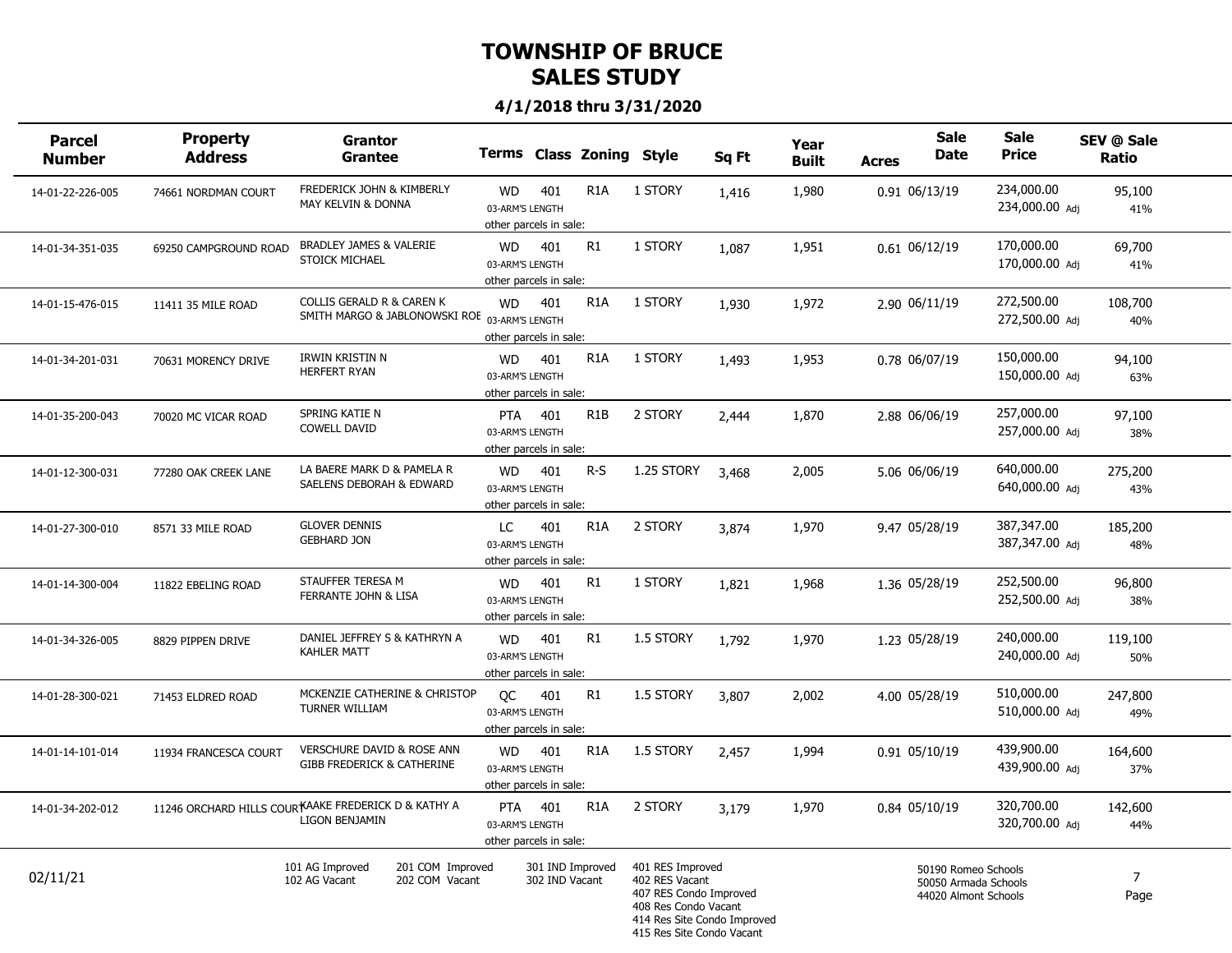| <b>Parcel</b><br><b>Number</b> | <b>Property</b><br><b>Address</b> | Grantor<br>Grantee                                                     |                                                        |                                    | Terms Class Zoning Style |                                                                                                                                                  | Sq Ft | Year<br><b>Built</b> | <b>Acres</b> | <b>Sale</b><br><b>Date</b>                                          | <b>Sale</b><br><b>Price</b>  | SEV @ Sale<br>Ratio |  |
|--------------------------------|-----------------------------------|------------------------------------------------------------------------|--------------------------------------------------------|------------------------------------|--------------------------|--------------------------------------------------------------------------------------------------------------------------------------------------|-------|----------------------|--------------|---------------------------------------------------------------------|------------------------------|---------------------|--|
| 14-01-22-400-021               | 11535 34 MILE ROAD                | <b>CROZIER BRETT</b><br><b>ADKIN MARK</b>                              | <b>WD</b><br>03-ARM'S LENGTH<br>other parcels in sale: | 401                                | R <sub>1</sub> A         | 1 STORY                                                                                                                                          | 1,514 | 1,981                |              | 0.92 05/06/19                                                       | 280,000.00<br>280,000.00 Adj | 93,300<br>33%       |  |
| 14-01-33-300-018               | 6910 GATES STREET                 | KALM RICHARD S & DARLENE K<br><b>RICE BRANDON &amp; KARA</b>           | <b>WD</b><br>03-ARM'S LENGTH<br>other parcels in sale: | 401                                | R1                       | 2 STORY                                                                                                                                          | 3,164 | 1,981                |              | 5.00 05/03/19                                                       | 475,000.00<br>475,000.00 Adj | 199,300<br>42%      |  |
| 14-01-34-127-005               | 70390 DUTCHESS LANE               | WEREDICK KENNETH III & MARCIA<br>KRUEGER AARON & KRISTINE              | <b>WD</b><br>03-ARM'S LENGTH<br>other parcels in sale: | 401                                | R <sub>1</sub> A         | 1 STORY                                                                                                                                          | 2,330 | 1,972                |              | 0.86 04/24/19                                                       | 365,000.00<br>365,000.00 Adj | 162,700<br>45%      |  |
| 14-01-35-128-006               | 12328 FRANK DRIVE                 | TACCONELLI DAVID P & GRACE A<br>SZELIGA RONALD & DEBORA                | <b>WD</b><br>03-ARM'S LENGTH<br>other parcels in sale: | 401                                | R <sub>1</sub> B         | 1 STORY                                                                                                                                          | 2,106 | 1,999                |              | 0.47 04/19/19                                                       | 345,000.00<br>345,000.00 Adj | 168,400<br>49%      |  |
| 14-01-33-377-017               | 69394 SAXON DRIVE                 | <b>WALDEN DAVID S</b><br>KASPER PAUL & KRISTEN                         | <b>WD</b><br>03-ARM'S LENGTH<br>other parcels in sale: | 401                                | R1                       | 1 STORY                                                                                                                                          | 2,139 | 1,977                |              | 0.98 04/01/19                                                       | 305,000.00<br>305,000.00 Adj | 141,000<br>46%      |  |
| 14-01-34-126-012               | 70531 DUTCHESS LANE               | BRINKER GAIL & WESOLOWSKI ET A<br>RICE BRADLEY & JULIA                 | <b>WD</b><br>03-ARM'S LENGTH<br>other parcels in sale: | 401                                | R <sub>1</sub> A         | 1 STORY                                                                                                                                          | 1,976 | 1,973                |              | 1.10 03/29/19                                                       | 312,000.00<br>312,000.00 Adj | 123,200<br>39%      |  |
| 14-01-07-100-015               | 78325 PEARL DRIVE                 | <b>GATNY RYAN &amp; LAURA</b><br>PIERRE CHRISTOPHER                    | <b>WD</b><br>03-ARM'S LENGTH<br>other parcels in sale: | 401                                | R-S                      | 1.25 STORY                                                                                                                                       | 2,582 | 1,988                |              | 5.06 03/29/19                                                       | 416,000.00<br>416,000.00 Adi | 155,100<br>37%      |  |
| 14-01-22-100-019               | 74822 GOULD ROAD                  | <b>GARDNER DANIEL P &amp; KAREN</b><br><b>GIGLIO DAVID &amp; MARIA</b> | <b>WD</b><br>03-ARM'S LENGTH<br>other parcels in sale: | 401                                | R <sub>1</sub> A         | 1.5 STORY                                                                                                                                        | 2,442 | 2,002                |              | 1.02 03/13/19                                                       | 375,000.00<br>375,000.00 Adj | 180,100<br>48%      |  |
| 14-01-25-200-007               | 14748 34 MILE ROAD                | SZYDLOWSKI DAVID & JOSEPHINE<br><b>GUADAGNI ANTHONY</b>                | WD.<br>03-ARM'S LENGTH<br>other parcels in sale:       | 401                                | R1                       | 1.5 STORY                                                                                                                                        | 3,234 | 1,995                |              | 4.40 03/01/19                                                       | 385,000.00<br>385,000.00 Adj | 233,000<br>61%      |  |
| 14-01-34-252-001               | 70160 ROMEO ORCHARD               | <b>WEAVER JASON &amp; MARY</b><br><b>MATLOCK TROY &amp; FRANCES</b>    | <b>WD</b><br>03-ARM'S LENGTH<br>other parcels in sale: | 401                                | R <sub>1</sub> A         | 1 STORY                                                                                                                                          | 2,310 | 1,967                |              | 0.86 02/27/19                                                       | 364,000.00<br>364,000.00 Adj | 121,900<br>33%      |  |
| 14-01-22-201-020               | 74843 JUDGES COURT                | ZIELINSKY ART<br>SMITH LORI K                                          | <b>WD</b><br>03-ARM'S LENGTH<br>other parcels in sale: | 401                                | R <sub>1</sub> A         | 2 STORY                                                                                                                                          | 3,645 | 1,994                |              | 2.24 02/21/19                                                       | 500,000.00<br>500,000.00 Adj | 202,100<br>40%      |  |
| 14-01-35-126-017               | 70558 MELLEN STREET               | <b>CICCHINI STEVEN &amp; KATHLEEN</b><br>THEUT AUSTIN & MEGAN          | <b>WD</b><br>03-ARM'S LENGTH<br>other parcels in sale: | 401                                | $RM-1$                   | TRI-LEVEL                                                                                                                                        | 1,968 | 1,992                |              | 0.34 02/11/19                                                       | 265,000.00<br>265,000.00 Adi | 91,300<br>34%       |  |
| 02/11/21                       |                                   | 101 AG Improved<br>201 COM Improved<br>102 AG Vacant<br>202 COM Vacant |                                                        | 301 IND Improved<br>302 IND Vacant |                          | 401 RES Improved<br>402 RES Vacant<br>407 RES Condo Improved<br>408 Res Condo Vacant<br>414 Res Site Condo Improved<br>415 Res Site Condo Vacant |       |                      |              | 50190 Romeo Schools<br>50050 Armada Schools<br>44020 Almont Schools |                              | 8<br>Page           |  |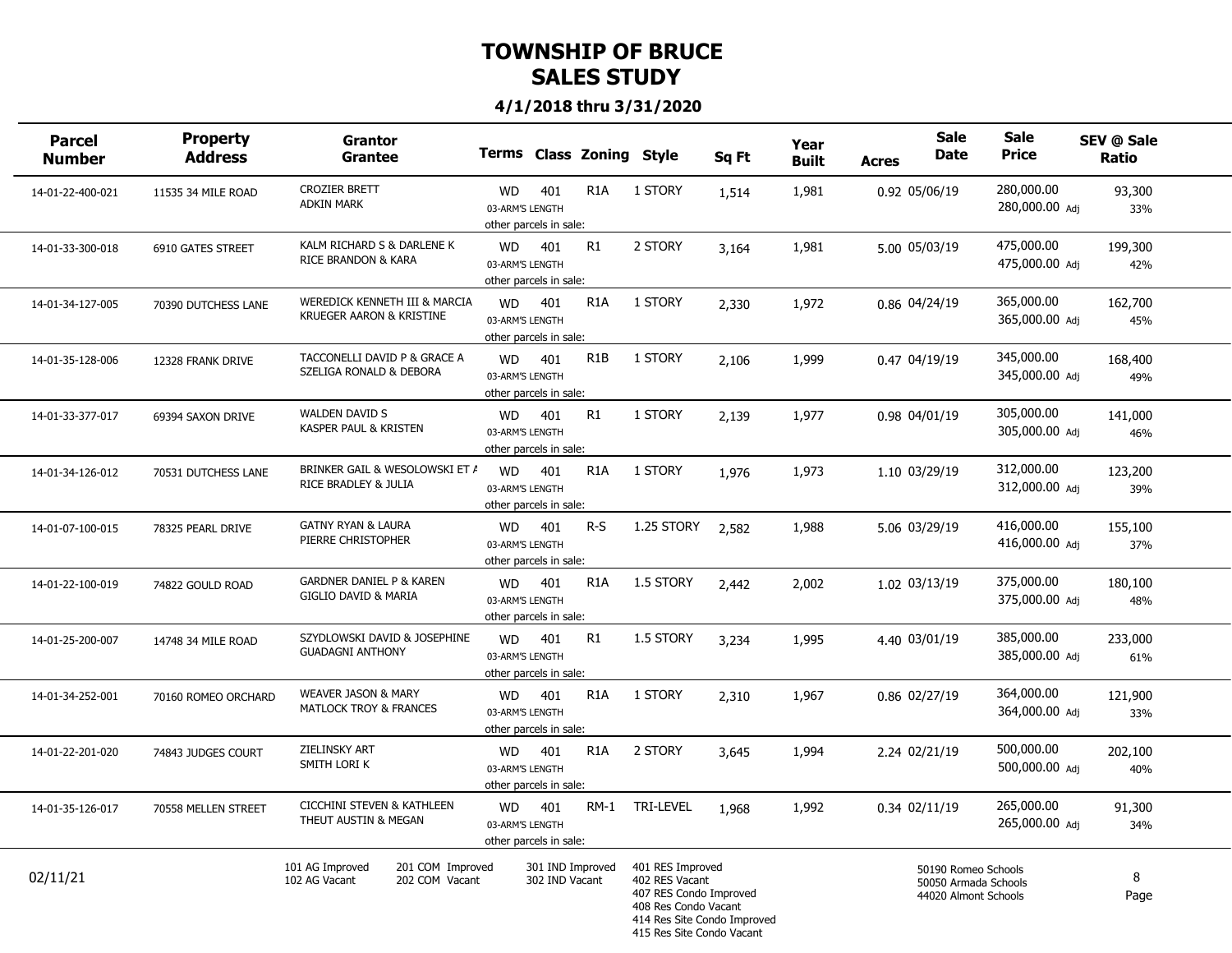| <b>Parcel</b><br><b>Number</b> | <b>Property</b><br><b>Address</b> | <b>Grantor</b><br>Grantee                                                        |                                                        |                                    | <b>Terms Class Zoning</b> | Style                                                                                                                                            | Sq Ft | Year<br><b>Built</b> | <b>Acres</b> | <b>Sale</b><br><b>Date</b>                                          | Sale<br><b>Price</b>         | <b>SEV @ Sale</b><br>Ratio    |  |
|--------------------------------|-----------------------------------|----------------------------------------------------------------------------------|--------------------------------------------------------|------------------------------------|---------------------------|--------------------------------------------------------------------------------------------------------------------------------------------------|-------|----------------------|--------------|---------------------------------------------------------------------|------------------------------|-------------------------------|--|
| 14-01-34-301-013               | 8310 GATES STREET                 | <b>MERO KELLY</b><br>DESANO JACOB & CHRISTIE                                     | WD<br>03-ARM'S LENGTH<br>other parcels in sale:        | 401                                | R1                        | 1.75 STORY                                                                                                                                       | 2,512 | 1,971                |              | 2.40 01/15/19                                                       | 338,433.00<br>338,433.00 Adj | 143,300<br>42%                |  |
| 14-01-05-400-022               | 79369 WEYER ROAD                  | <b>DUFRANE JEFFREY</b><br>RANDALL TODD & WENDY                                   | <b>WD</b><br>03-ARM'S LENGTH<br>other parcels in sale: | 401                                | $R-S$                     | 1 STORY                                                                                                                                          | 3,662 | 1,955                |              | 10.00 01/14/19                                                      | 389,000.00<br>389,000.00 Adj | $\mathbf 0$<br>$\%$           |  |
| 14-01-22-201-019               | 74957 JUDGES COURT                | SMITH BUDDY GENE<br>UPPER DECK CONTRACTING LLC                                   | LC.<br>03-ARM'S LENGTH<br>other parcels in sale:       | 401                                | R <sub>1</sub> A          | 1 STORY                                                                                                                                          | 2,607 | 1,993                |              | 2.38 12/27/18                                                       | 265,000.00<br>265,000.00 Adi | 132,300<br>50%                |  |
| 14-01-34-351-028               | 8611 32 MILE ROAD                 | <b>DEBAENE PETER &amp; LISA</b><br>NESTER ADAM & DOMANSKI TRISHA 03-ARM'S LENGTH | <b>WD</b><br>other parcels in sale:                    | 401                                | R1                        | 1 STORY                                                                                                                                          | 2,971 | 1,949                |              | 2.38 12/21/18                                                       | 310,000.00<br>310,000.00 Adj | 120,300<br>39%                |  |
| 14-01-28-151-007               | 6196 AUTUMN ASH LANE              | TAYLOR MADE LLC<br>YOSHONIS SHARRON                                              | <b>WD</b><br>03-ARM'S LENGTH<br>other parcels in sale: | 401                                | R1                        | 1 STORY                                                                                                                                          | 2,581 | 2,020                |              | $0.65$ 12/21/18                                                     | 73,500.00<br>73,500.00 Adj   | 38,700<br>53%                 |  |
| 14-01-22-201-033               | 9000 35 MILE ROAD                 | <b>RESUTEK JAMES &amp; JANE</b><br>BLOECKER STANLEY & RACHEL                     | <b>WD</b><br>03-ARM'S LENGTH<br>other parcels in sale: | 401                                | R <sub>1</sub> A          | 1.5 STORY                                                                                                                                        | 2,453 | 1,972                |              | 12.72 12/18/18                                                      | 485,000.00<br>485,000.00 Adj | $\mathbf{0}$<br>$\frac{0}{0}$ |  |
| 14-01-34-127-002               | 8720 DUTCHESS LANE                | PRYOR RICK A<br>VITALE JOSEPH & EMILY                                            | WD<br>03-ARM'S LENGTH<br>other parcels in sale:        | 401                                | R <sub>1</sub> A          | 1.75 STORY                                                                                                                                       | 2.154 | 1,985                |              | 0.78 12/12/18                                                       | 325,000.00<br>325,000.00 Adj | 138,600<br>43%                |  |
| 14-01-35-176-008               | 70424 MELLEN STREET               | <b>KINNEY NICHOLAS</b><br><b>GAUTHIER ROSS &amp; SAMI</b>                        | <b>WD</b><br>03-ARM'S LENGTH<br>other parcels in sale: | 401                                | R <sub>1</sub> C          | 1.5 STORY                                                                                                                                        | 1,637 | 1,994                |              | 0.29 12/05/18                                                       | 255,000.00<br>255,000.00 Adj | 86,600<br>34%                 |  |
| 14-01-34-201-017               | 11051 JONATHAN LANE               | KABEL RICHARD & LOIS ANN<br>HENSHAW SHELEEN & ROBERT                             | <b>WD</b><br>03-ARM'S LENGTH<br>other parcels in sale: | 401                                | R <sub>1</sub> A          | 1 STORY                                                                                                                                          | 1,972 | 1,971                |              | 1.03 11/30/18                                                       | 300,000.00<br>300,000.00 Adi | 117,500<br>39%                |  |
| 14-01-14-102-014               | 76292 MARY GRACE COURT            | DIDOMENICO RONALD L & DEBORAI<br>SEDLAK ROBERT & SHARON                          | <b>WD</b><br>03-ARM'S LENGTH<br>other parcels in sale: | 401                                | R <sub>1</sub> A          | 1.5 STORY                                                                                                                                        | 2,991 | 1,994                |              | 1.25 11/30/18                                                       | 435,000.00<br>435,000.00 Adj | 169,100<br>39%                |  |
| 14-01-34-351-024               | 8363 32 MILE ROAD                 | LORIDON LUCIEN & ANTJE<br>ZIBA AGIM                                              | <b>WD</b><br>03-ARM'S LENGTH<br>other parcels in sale: | 401                                | R <sub>1</sub>            | 1 STORY                                                                                                                                          | 1,932 | 1,978                |              | 2.38 11/30/18                                                       | 250,000.00<br>250,000.00 Adj | 129,200<br>52%                |  |
| 14-01-27-227-014               | 72695 VAN DYKE                    | <b>WADE JOSHUA</b><br>WRIGHT NANCY & BARR HARRY                                  | WD<br>03-ARM'S LENGTH<br>other parcels in sale:        | 401                                | R <sub>1</sub> A          | 1 STORY                                                                                                                                          | 2,601 | 1,952                |              | 1.84 11/29/18                                                       | 320,000.00<br>320,000.00 Adi | 93,700<br>29%                 |  |
| 02/11/21                       |                                   | 101 AG Improved<br>201 COM Improved<br>202 COM Vacant<br>102 AG Vacant           |                                                        | 301 IND Improved<br>302 IND Vacant |                           | 401 RES Improved<br>402 RES Vacant<br>407 RES Condo Improved<br>408 Res Condo Vacant<br>414 Res Site Condo Improved<br>415 Res Site Condo Vacant |       |                      |              | 50190 Romeo Schools<br>50050 Armada Schools<br>44020 Almont Schools |                              | 9<br>Page                     |  |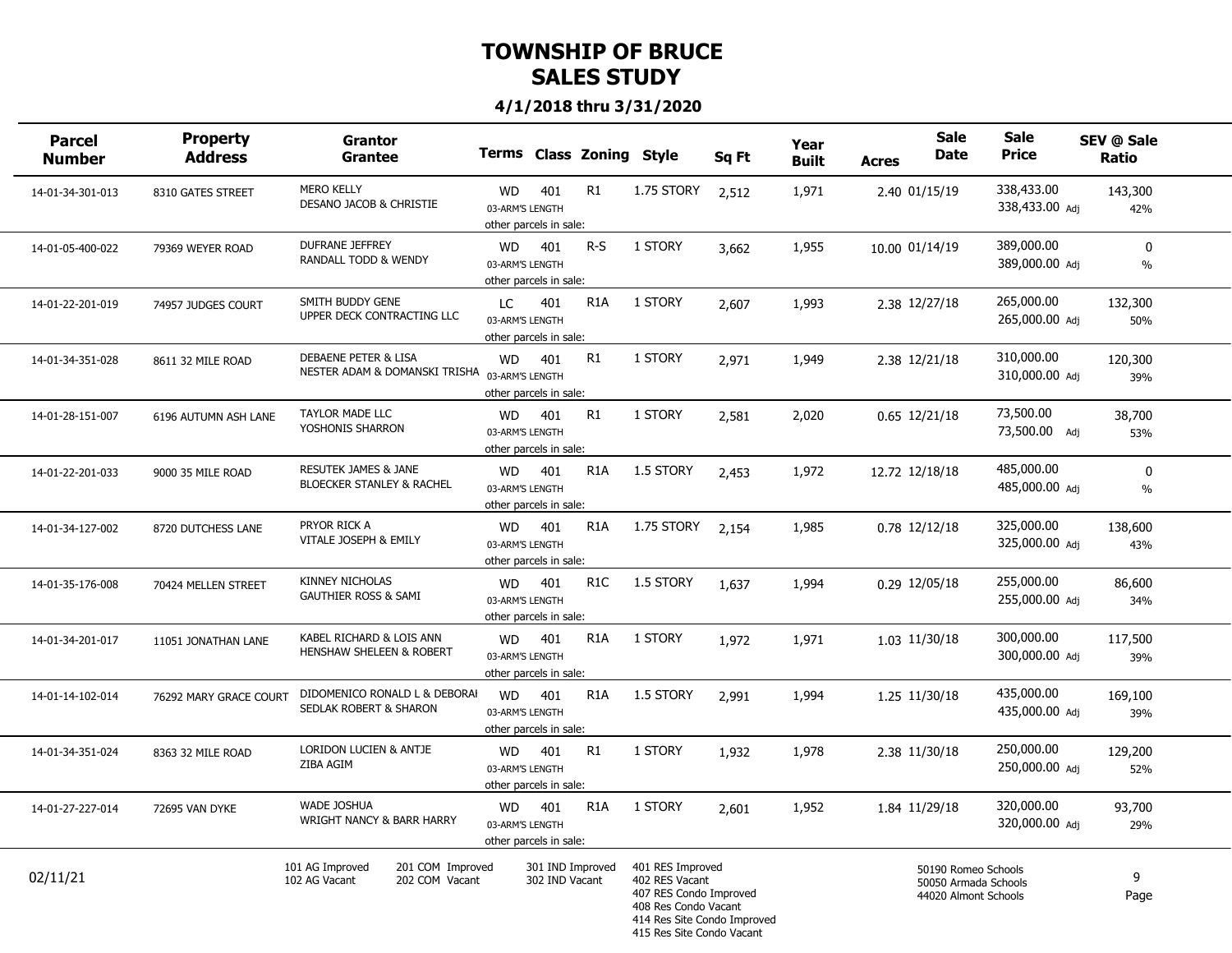| <b>Parcel</b><br><b>Number</b> | <b>Property</b><br><b>Address</b> | <b>Grantor</b><br><b>Grantee</b>                                       | Terms Class Zoning Style                               |                |                  |                                                                                                                                                  | Sq Ft | Year<br><b>Built</b> | Acres | <b>Sale</b><br>Date                                                 | <b>Sale</b><br><b>Price</b>  | SEV @ Sale<br>Ratio |  |
|--------------------------------|-----------------------------------|------------------------------------------------------------------------|--------------------------------------------------------|----------------|------------------|--------------------------------------------------------------------------------------------------------------------------------------------------|-------|----------------------|-------|---------------------------------------------------------------------|------------------------------|---------------------|--|
| 14-01-34-126-011               | 70555 DUTCHESS LANE               | MILLER EUGENE & LOLA<br><b>KERNER MICHAEL</b>                          | PTA<br>03-ARM'S LENGTH<br>other parcels in sale:       | 401            | R <sub>1</sub> A | 1.25 STORY                                                                                                                                       | 2,377 | 1,971                |       | 1.90 11/26/18                                                       | 339,000.00<br>339,000.00 Adj | 137,800<br>41%      |  |
| 14-01-34-251-013               | 11368 PATTY ANN LANE              | PETZOLD ROGER K<br><b>GALLUP PAUL &amp; REBECCA</b>                    | <b>WD</b><br>03-ARM'S LENGTH<br>other parcels in sale: | 401            | R <sub>1</sub> A | TRI-LEVEL                                                                                                                                        | 1,978 | 1,972                |       | 0.95 11/26/18                                                       | 249,900.00<br>249,900.00 Adj | 97,100<br>39%       |  |
| 14-01-31-100-020               | 70400 DEQUINDRE ROAD              | TREECE NORMAN & JANET<br>ROBBINS AARON & JESSICA                       | <b>WD</b><br>03-ARM'S LENGTH<br>other parcels in sale: | 401            | R1               | 1 STORY                                                                                                                                          | 2,145 | 1,987                |       | 2.65 11/15/18                                                       | 307,900.00<br>307,900.00 Adi | 143,300<br>47%      |  |
| 14-01-14-326-034               | 75700 ELK HORN DRIVE              | KAVANAUGH JOLENE & WILLIAM<br>LEHMAN STACY & JONATHAN                  | <b>WD</b><br>03-ARM'S LENGTH<br>other parcels in sale: | 401            | R1               | 2 STORY                                                                                                                                          | 2,638 | 2,014                |       | $0.63$ 11/13/18                                                     | 410,000.00<br>410,000.00 Adj | 170,600<br>42%      |  |
| 14-01-15-403-018               | 11234 NADIA DRIVE                 | <b>IVEZAJ LUKE &amp; KATRINA</b><br>DEVRIENDT BRETT & LISA             | <b>WD</b><br>03-ARM'S LENGTH<br>other parcels in sale: | 401            | R1               | 1 STORY                                                                                                                                          | 2,593 | 1,998                |       | 1.03 11/09/18                                                       | 460,000.00<br>460,000.00 Adj | 205,700<br>45%      |  |
| 14-01-28-200-042               | 72121 BRUCE HILLS LANE            | KIROUAC STEPHEN & NEYSA<br><b>ROYSTON PAMELA</b>                       | <b>WD</b><br>03-ARM'S LENGTH<br>other parcels in sale: | 401            | R <sub>1</sub>   | 1.25 STORY                                                                                                                                       | 2,985 | 1,993                |       | 2.07 11/09/18                                                       | 465,000.00<br>465,000.00 Adi | 216,000<br>46%      |  |
| 14-01-34-127-003               | 70466 DUTCHESS LANE               | <b>REEDY TIMOTHY</b><br>KING CARPENTRY INC                             | <b>WD</b><br>03-ARM'S LENGTH<br>other parcels in sale: | 401            | R <sub>1</sub> A | 1 STORY                                                                                                                                          | 2,080 | 2,020                |       | 0.86 11/09/18                                                       | 69,000.00<br>69,000.00 Adj   | 34,400<br>50%       |  |
| 14-01-29-300-008               | 71220 FISHER ROAD                 | RAPP RACHEL M<br>COMBS ROBERT & MELANIE                                | <b>WD</b><br>03-ARM'S LENGTH<br>other parcels in sale: | 401            | R <sub>1</sub>   | 1 STORY                                                                                                                                          | 1,453 | 1,965                |       | 1.00 11/05/18                                                       | 242,500.00<br>242,500.00 Adj | 92,400<br>38%       |  |
| 14-01-10-400-020               | 11465 BRUCE NORTH LANE            | BROWN-BORDEN CRAIG & PATRICE<br><b>BIANCHINI JEFFERY &amp; KATHRYN</b> | <b>WD</b><br>03-ARM'S LENGTH<br>other parcels in sale: | 401            | R1               | 1.25 STORY                                                                                                                                       | 2,988 | 1,994                |       | 4.17 11/02/18                                                       | 485,000.00<br>485,000.00 Adi | 193,900<br>40%      |  |
| 14-01-31-200-009               | 70100 HENRY ROSS DRIVE            | RITCHIE WILLIAM R<br><b>MARIS MERRICK</b>                              | <b>WD</b><br>03-ARM'S LENGTH<br>other parcels in sale: | 401            | R1               | 2 STORY                                                                                                                                          | 5,660 | 1,972                |       | 5.50 11/01/18                                                       | 650,000.00<br>650,000.00 Adj | 215,900<br>33%      |  |
| 14-01-12-300-022               | 77670 RIVERVIEW DRIVE             | NAUMOVSKI LJUPCO & MICHELLE<br>BASHA JOSEPH & KIMBERLEE                | <b>WD</b><br>03-ARM'S LENGTH<br>other parcels in sale: | 401            | $R-S$            | 1.75 STORY                                                                                                                                       | 5,287 | 2,004                |       | 6.61 10/31/18                                                       | 949,900.00<br>949,900.00 Adj | 409,800<br>43%      |  |
| 14-01-34-351-001               | 69480 CAMPGROUND ROAD             | HARLER MICHAEL D<br><b>KASPARI JAMES</b>                               | <b>WD</b><br>03-ARM'S LENGTH<br>other parcels in sale: | 401            | R1               | 1 STORY                                                                                                                                          | 1,431 | 1,955                |       | 0.56 10/30/18                                                       | 210,000.00<br>210,000.00 Adi | 83,000<br>40%       |  |
| 02/11/21                       |                                   | 101 AG Improved<br>201 COM Improved<br>202 COM Vacant<br>102 AG Vacant |                                                        | 302 IND Vacant | 301 IND Improved | 401 RES Improved<br>402 RES Vacant<br>407 RES Condo Improved<br>408 Res Condo Vacant<br>414 Res Site Condo Improved<br>415 Res Site Condo Vacant |       |                      |       | 50190 Romeo Schools<br>50050 Armada Schools<br>44020 Almont Schools |                              | 10<br>Page          |  |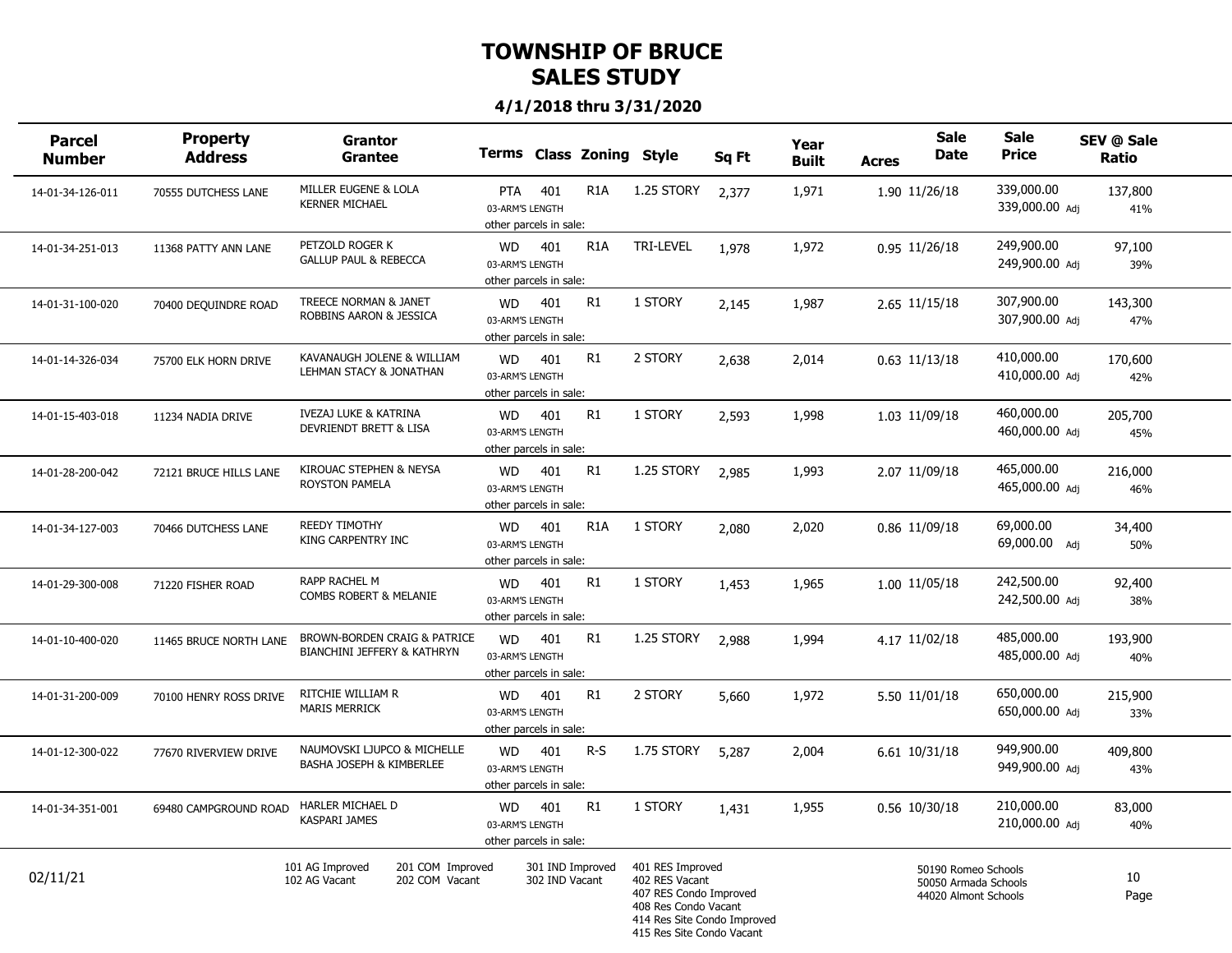| <b>Parcel</b><br><b>Number</b> | <b>Property</b><br><b>Address</b>       | <b>Grantor</b><br><b>Grantee</b>                                       | <b>Terms Class Zoning</b>                              |                                    |                  | Style                                                                                                                                            | Sq Ft | Year<br><b>Built</b> | <b>Acres</b> | <b>Sale</b><br><b>Date</b>                                          | <b>Sale</b><br><b>Price</b>  | SEV @ Sale<br>Ratio |  |
|--------------------------------|-----------------------------------------|------------------------------------------------------------------------|--------------------------------------------------------|------------------------------------|------------------|--------------------------------------------------------------------------------------------------------------------------------------------------|-------|----------------------|--------------|---------------------------------------------------------------------|------------------------------|---------------------|--|
| 14-01-28-200-040               | 72185 BRUCE HILLS LANE                  | LEFEVRE ANTHONY & LORRAINE<br><b>SEAMANS JUSTIN</b>                    | <b>WD</b><br>03-ARM'S LENGTH<br>other parcels in sale: | 401                                | R1               | 2 STORY                                                                                                                                          | 2,178 | 1,971                |              | 2.98 10/26/18                                                       | 335,000.00<br>335,000.00 Adj | 139,900<br>42%      |  |
| 14-01-34-102-006               | 8241 MORNINGSIDE DRIVE                  | TOMASZEWSKI MITCHEL A<br>POLSINELLI STEVEN & NICOLE                    | <b>WD</b><br>03-ARM'S LENGTH<br>other parcels in sale: | 401                                | R <sub>1</sub> A | 2 STORY                                                                                                                                          | 3,736 | 2,016                |              | 0.95 10/24/18                                                       | 517,900.00<br>517,900.00 Adj | 260,500<br>50%      |  |
| 14-01-06-200-028               | 3615 MC KAIL ROAD                       | DENEWETH THOMAS F & TERESA J<br>JAEGER RONALD & SUSAN                  | <b>WD</b><br>03-ARM'S LENGTH<br>other parcels in sale: | 401                                | R-S              | 1.5 STORY                                                                                                                                        | 3,122 | 1,997                |              | 10.98 10/18/18                                                      | 615,000.00<br>615,000.00 Adi | 223,500<br>36%      |  |
| 14-01-10-100-007               | 8466 37 MILE ROAD                       | SCHUBERT PATRICK & BARBARA TRI<br>DIPACE SALVATORE & PAOLA             | <b>WD</b><br>03-ARM'S LENGTH<br>other parcels in sale: | 401                                | $R-S$            | 1 STORY                                                                                                                                          | 2,835 | 1,997                |              | 10.01 10/17/18                                                      | 549,000.00<br>549,000.00 Adj | 222,700<br>41%      |  |
| 14-01-28-300-010               | 71650 ELDRED ROAD                       | KRAM KENNETH & KATHY<br>MODLINSKI DAVID & MICHELLE                     | <b>WD</b><br>03-ARM'S LENGTH<br>other parcels in sale: | 401                                | R1               | 1.75 STORY                                                                                                                                       | 1,897 | 1,988                |              | 3.10 10/03/18                                                       | 335,000.00<br>335,000.00 Adj | 117,100<br>35%      |  |
| 14-01-22-300-065               | 73800 GOULD ROAD                        | HUNT JUSTIN & TONI<br><b>LABELLE SHERRY</b>                            | <b>WD</b><br>03-ARM'S LENGTH<br>other parcels in sale: | 401                                | R <sub>1</sub> A | 1 STORY                                                                                                                                          | 1,924 | 2,005                |              | 1.00 09/28/18                                                       | 315,000.00<br>315,000.00 Adj | 153,800<br>49%      |  |
| 14-01-15-300-009               | 8625 35 MILE ROAD                       | SEBRING BARRY & TAMALA M<br>LUCKY CORIANNA                             | WD<br>03-ARM'S LENGTH<br>other parcels in sale:        | 401                                | R1               | 1.25 STORY                                                                                                                                       | 2.078 | 1,995                |              | 2.07 09/27/18                                                       | 350,000.00<br>350,000.00 Adj | 154,500<br>44%      |  |
| 14-01-27-100-015               | 72784 CAMPGROUND ROAD                   | KIRBY CRAIG & ROBIN<br>KINNEY NICHOLAS & SAMANTHA                      | <b>WD</b><br>03-ARM'S LENGTH<br>other parcels in sale: | 401                                | R <sub>1</sub> A | 1 STORY                                                                                                                                          | 3,377 | 2,013                |              | 1.46 09/21/18                                                       | 660,000.00<br>660,000.00 Adj | 243,800<br>37%      |  |
| 14-01-22-201-029               | 74415 JUDGES COURT                      | BINKOWSKI STEVEN & ROBIN<br>LOFTIS GORDON & AMY                        | <b>WD</b><br>03-ARM'S LENGTH<br>other parcels in sale: | 401                                | R <sub>1</sub> A | 1.5 STORY                                                                                                                                        | 3,220 | 2,002                |              | 4.23 09/21/18                                                       | 435,000.00<br>435,000.00 Adi | 208,200<br>48%      |  |
| 14-01-28-151-010               | 6082 WHITE BIRCH LANE                   | <b>TAYLOR MADE LLC</b><br>CAPPUSO BUILDING LLC                         | <b>WD</b><br>03-ARM'S LENGTH<br>other parcels in sale: | 401                                | R1               | 1 STORY                                                                                                                                          | 2,793 | 2,019                |              | 0.72 09/17/18                                                       | 85,000.00<br>85,000.00 Adj   | 39,200<br>46%       |  |
| 14-01-28-151-010               | 6082 WHITE BIRCH LANE                   | CAPPUSO BUILDING LLC<br>ACKERMAN PAUL & MARY ANN                       | <b>WD</b><br>03-ARM'S LENGTH<br>other parcels in sale: | 401                                | R <sub>1</sub>   | 1 STORY                                                                                                                                          | 2,793 | 2,019                |              | 0.72 09/17/18                                                       | 95,000.00<br>95,000.00 Adj   | 39,200<br>41%       |  |
| 14-01-01-100-005               | 80667 SCOTCH SETTLEMENT MARGRIF MELISSA | SARPOLUS VICTOR JR                                                     | WD<br>03-ARM'S LENGTH<br>other parcels in sale:        | 401                                | $R-S$            | 1 STORY                                                                                                                                          | 1,479 | 1,935                |              | 1.00 09/11/18                                                       | 145,000.00<br>145,000.00 Adi | 81,200<br>56%       |  |
| 02/11/21                       |                                         | 101 AG Improved<br>201 COM Improved<br>202 COM Vacant<br>102 AG Vacant |                                                        | 301 IND Improved<br>302 IND Vacant |                  | 401 RES Improved<br>402 RES Vacant<br>407 RES Condo Improved<br>408 Res Condo Vacant<br>414 Res Site Condo Improved<br>415 Res Site Condo Vacant |       |                      |              | 50190 Romeo Schools<br>50050 Armada Schools<br>44020 Almont Schools |                              | 11<br>Page          |  |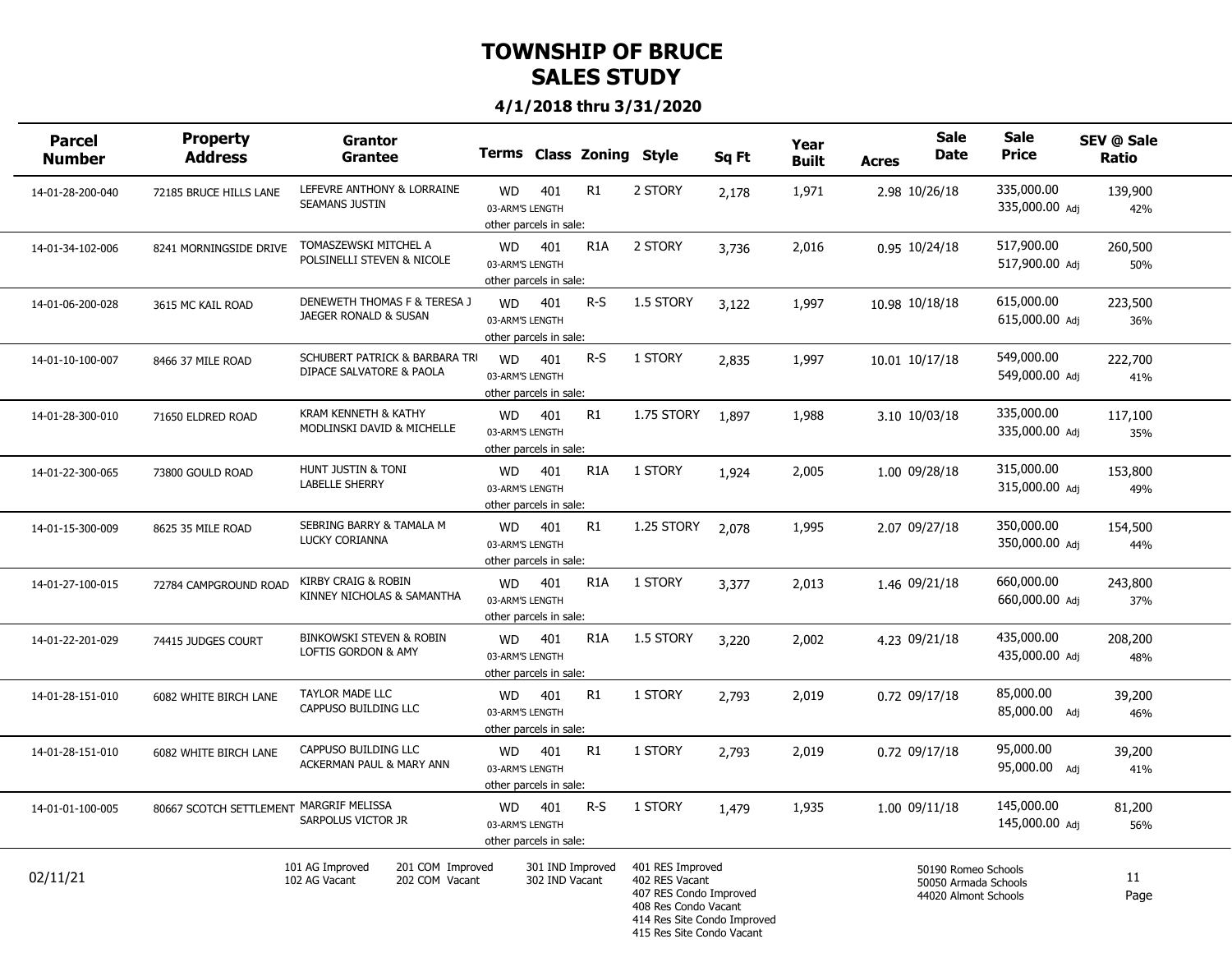| <b>Parcel</b><br><b>Number</b> | <b>Property</b><br><b>Address</b> | <b>Grantor</b><br><b>Grantee</b>                                                         | Terms Class Zoning Style                               |                                    |                  |                                                                                                                                                  | Sq Ft | Year<br><b>Built</b> | <b>Acres</b> | <b>Sale</b><br>Date                                                 | <b>Sale</b><br><b>Price</b>  | SEV @ Sale<br>Ratio |  |
|--------------------------------|-----------------------------------|------------------------------------------------------------------------------------------|--------------------------------------------------------|------------------------------------|------------------|--------------------------------------------------------------------------------------------------------------------------------------------------|-------|----------------------|--------------|---------------------------------------------------------------------|------------------------------|---------------------|--|
| 14-01-35-126-013               | 70696 MELLEN STREET               | KINNEY SCOTT E TTEE<br>JEWETT THOMAS & ADRIANA                                           | <b>WD</b><br>03-ARM'S LENGTH<br>other parcels in sale: | 401                                |                  | RM-1 2 STORY                                                                                                                                     | 2,216 | 1,991                |              | 0.34 09/10/18                                                       | 305,000.00<br>305,000.00 Adj | 98,100<br>32%       |  |
| 14-01-06-300-008               |                                   | 79415 SCOTTISH HILLS DRIVE MULLINS CARL T & REGINA A<br><b>KENNY KENNETH &amp; NANCY</b> | <b>WD</b><br>03-ARM'S LENGTH<br>other parcels in sale: | 401                                | $R-S$            | 1.5 STORY                                                                                                                                        | 2,779 | 1,998                |              | 5.00 09/10/18                                                       | 440,900.00<br>440,900.00 Adj | 215,500<br>49%      |  |
| 14-01-22-100-050               | 8289 TAMARACK LANE                | RODGERS MARK A<br>KELAHAN JACOB & LAURA                                                  | <b>WD</b><br>03-ARM'S LENGTH<br>other parcels in sale: | 401                                | R <sub>1</sub> A | 2 STORY                                                                                                                                          | 3,347 | 2,014                |              | 1.84 08/29/18                                                       | 538,500.00<br>538,500.00 Adi | 226,500<br>42%      |  |
| 14-01-22-227-034               | 74261 VAN DYKE                    | <b>SZYDLEK MICHAEL</b><br>ZARMAKOUPIS IOANNIS                                            | <b>WD</b><br>03-ARM'S LENGTH<br>other parcels in sale: | 401                                | R <sub>1</sub> A | 1 STORY                                                                                                                                          | 1,128 | 1,970                |              | 0.89 08/29/18                                                       | 185,000.00<br>185,000.00 Adj | 67,900<br>37%       |  |
| 14-01-28-200-035               | 7292 TAFT ROAD                    | MARLEY RYAN & AMANDA<br>HETTRICK JOHN & KAREN                                            | <b>WD</b><br>03-ARM'S LENGTH<br>other parcels in sale: | 401                                | R1               | 1 STORY                                                                                                                                          | 2,363 | 2,016                |              | 2.12 08/27/18                                                       | 430,000.00<br>430,000.00 Adj | 188,100<br>44%      |  |
| 14-01-35-180-022               | 267 GATES STREET                  | J & J VENTURES OF ROMEO LLC<br>MARTINEZ SALVADOR & MARIA                                 | LC.<br>03-ARM'S LENGTH<br>other parcels in sale:       | 401                                | R <sub>1</sub> B | 1.25 STORY                                                                                                                                       | 884   | 1,900                |              | 0.21 08/15/18                                                       | 100,000.00<br>100,000.00 Adi | 44,300<br>44%       |  |
| 14-01-07-100-014               | 78505 PEARL DRIVE                 | SOULLIERE KIRK & CANDACE<br>DELANG DAVID & NANCY                                         | <b>WD</b><br>03-ARM'S LENGTH<br>other parcels in sale: | 401                                | $R-S$            | 1 STORY                                                                                                                                          | 2,009 | 1,993                |              | 5.10 08/02/18                                                       | 415,500.00<br>415,500.00 Adj | 166,600<br>40%      |  |
| 14-01-35-151-025               | 156 GATES STREET                  | PEETSCH SHIRLEY B<br>SIRACOFF THOMAS                                                     | <b>WD</b><br>03-ARM'S LENGTH<br>other parcels in sale: | 401                                | R1B              | 2 STORY                                                                                                                                          | 2,989 | 1,865                |              | 5.20 07/16/18                                                       | 305,000.00<br>305,000.00 Adj | 107,000<br>35%      |  |
| 14-01-11-300-035               | 77050 MARY GRACE COURT            | PRIMEAU NANCY TRUSTEE<br><b>HARKE MICHAEL</b>                                            | <b>WD</b><br>03-ARM'S LENGTH<br>other parcels in sale: | 401                                | R1               | 1.5 STORY                                                                                                                                        | 2,677 | 1,996                |              | 1.74 07/11/18                                                       | 405,000.00<br>405,000.00 Adi | 170,000<br>42%      |  |
| 14-01-22-226-008               | 74571 NORDMAN COURT               | MILLER ZACHARY<br><b>FARMER ROBERT J</b>                                                 | <b>WD</b><br>03-ARM'S LENGTH<br>other parcels in sale: | 401                                | R <sub>1</sub> A | 1 STORY                                                                                                                                          | 1,353 | 1,970                |              | $0.91$ $07/11/18$                                                   | 215,000.00<br>215,000.00 Adj | 80,000<br>37%       |  |
| 14-01-28-200-039               | 7685 TAFT ROAD                    | ROBINSON RONALD & SHELLEY<br>DODGE RYAN & MICHAELENA                                     | <b>WD</b><br>03-ARM'S LENGTH<br>other parcels in sale: | 401                                | R <sub>1</sub>   | 1.5 STORY                                                                                                                                        | 2,204 | 1,986                |              | 2.24 07/06/18                                                       | 360,000.00<br>360,000.00 Adj | 121,800<br>34%      |  |
| 14-01-24-200-028               | 74700 KANIE ROAD                  | <b>GROBBEL SHIRLEY K TRUST</b><br>MAGER ANNETTE M                                        | <b>WD</b><br>03-ARM'S LENGTH<br>other parcels in sale: | 401                                | $R-S$            | 1 STORY                                                                                                                                          | 1,558 | 1,960                |              | 8.99 07/06/18                                                       | 200,000.00<br>200,000.00 Adi | 0<br>$\%$           |  |
| 02/11/21                       |                                   | 101 AG Improved<br>201 COM Improved<br>202 COM Vacant<br>102 AG Vacant                   |                                                        | 301 IND Improved<br>302 IND Vacant |                  | 401 RES Improved<br>402 RES Vacant<br>407 RES Condo Improved<br>408 Res Condo Vacant<br>414 Res Site Condo Improved<br>415 Res Site Condo Vacant |       |                      |              | 50190 Romeo Schools<br>50050 Armada Schools<br>44020 Almont Schools |                              | 12<br>Page          |  |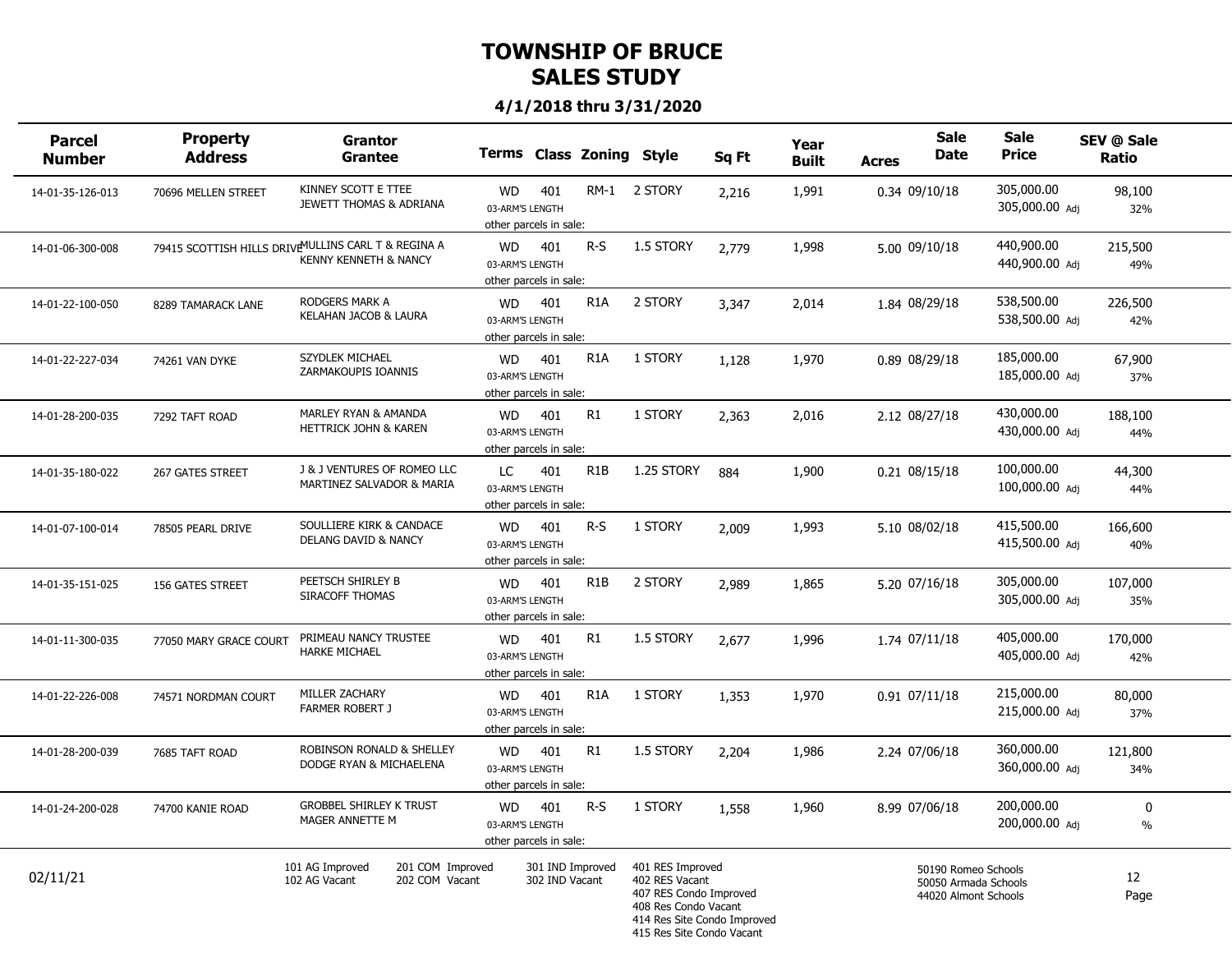| <b>Parcel</b><br><b>Number</b> | Property<br><b>Address</b> | <b>Grantor</b><br>Grantee                                                    |                                                         |                                    | <b>Terms Class Zoning</b> | Style                                                                                                             | Sq Ft                       | Year<br><b>Built</b> | <b>Acres</b> | <b>Sale</b><br><b>Date</b>                                          | <b>Sale</b><br><b>Price</b>  | SEV @ Sale<br>Ratio |  |
|--------------------------------|----------------------------|------------------------------------------------------------------------------|---------------------------------------------------------|------------------------------------|---------------------------|-------------------------------------------------------------------------------------------------------------------|-----------------------------|----------------------|--------------|---------------------------------------------------------------------|------------------------------|---------------------|--|
| 14-01-03-300-032               | 79995 VAN DYKE             | <b>BROWNRIGG NANCY L</b><br>SMITH JOSEPH                                     | <b>WD</b><br>03-ARM'S LENGTH<br>other parcels in sale:  | 401                                | R-S                       | 1 STORY                                                                                                           | 1,696                       | 1,960                |              | 3.00 06/22/18                                                       | 320,000.00<br>320,000.00 Adj | 106,700<br>33%      |  |
| 14-01-33-378-011               | 69362 BROOKHILL DRIVE      | BILSKI GERALD F & LYNN M<br>MACY ANDREW & KRISTEN                            | <b>WD</b><br>03-ARM'S LENGTH<br>other parcels in sale:  | 401                                | R1                        | TRI-LEVEL                                                                                                         | 2,793                       | 1,978                |              | 0.69 06/22/18                                                       | 330,000.00<br>330,000.00 Adj | 140,600<br>43%      |  |
| 14-01-02-300-006               | 11534 ERIN'S WAY           | <b>GRAM CHARLES E III &amp; NICOLE M</b><br>LAFAVE DAVID & JULIE JO          | <b>WD</b><br>03-ARM'S LENGTH<br>other parcels in sale:  | 401                                | $R-S$                     | 2 STORY                                                                                                           | 3,512                       | 2,015                |              | 1.04 06/22/18                                                       | 464,500.00<br>464,500.00 Adi | 216,400<br>47%      |  |
| 14-01-34-127-004               | 70420 DUTCHESS LANE        | <b>REEDY TIMOTHY</b><br>CONWAY BRIAN & JACQUELINE                            | <b>WD</b><br>03-ARM'S LENGTH<br>other parcels in sale:  | 401                                | R <sub>1</sub> A          | TRI-LEVEL                                                                                                         | 1,849                       | 1,963                |              | 0.86 06/15/18                                                       | 249,000.00<br>249,000.00 Adj | 81,200<br>33%       |  |
| 14-01-20-400-012               | 73149 LASSIER ROAD         | RYMAL DAVID R<br>THOMPSON WILLIAM & STEPHANIE                                | <b>WD</b><br>03-ARM'S LENGTH<br>other parcels in sale:  | 401                                | $R-S$                     | <b>BI-LEVEL</b>                                                                                                   | 1,639                       | 1,990                |              | 5.00 06/01/18                                                       | 241,619.00<br>241,619.00 Adj | 108,000<br>45%      |  |
| 14-01-34-252-021               | 11151 GATES STREET         | JORDAN ROBERT B & IRENE C<br>KUCWAY MELVIN 111                               | <b>WD</b><br>03-ARM'S LENGTH<br>other parcels in sale:  | 401                                | R <sub>1</sub> A          | 1 STORY                                                                                                           | 1,822                       | 1,987                |              | 0.81 06/01/18                                                       | 272,500.00<br>272,500.00 Adj | 122,500<br>45%      |  |
| 14-01-14-300-031               | 12477 BUGLE LAKE DRIVE     | ELK HORN ESTATES DEVELOPMENT<br><b>BROSKI JASON &amp; KAREN</b>              | <b>WD</b><br>03-ARM'S LENGTH<br>other parcels in sale:  | 401                                | R1                        | 1 STORY                                                                                                           | 2,492                       | 2,018                |              | 1.00 06/01/18                                                       | 93,000.00<br>93,000.00 Adj   | 47,200<br>51%       |  |
| 14-01-34-102-007               | 8285 MORNINGSIDE DRIVE     | VICALVI HOMES LLC<br>DEBENE DANIEL & AMANDA                                  | <b>WD</b><br>03-ARM'S LENGTH<br>other parcels in sale:  | 401                                | R <sub>1</sub> A          | 1 STORY                                                                                                           | 2,437                       | 2,017                |              | 0.84 05/30/18                                                       | 410,000.00<br>410,000.00 Adj | 200,000<br>49%      |  |
| 14-01-29-201-003               | 5050 34 MILE ROAD          | <b>BROWN ROBERT &amp; CONNIE</b><br>HARLER MICHAEL & JENNIFER                | <b>PTA</b><br>03-ARM'S LENGTH<br>other parcels in sale: | 401                                | R1                        | 1 STORY                                                                                                           | 2,759                       | 1,980                |              | 12.79 05/23/18                                                      | 450,000.00<br>450,000.00 Adi | 200,900<br>45%      |  |
| 14-01-22-201-026               | 74430 JUDGES COURT         | <b>BROWN MARIA</b><br>GOIKE MATTHEW & FOLTZ-GOIKE JE 03-ARM'S LENGTH         | <b>WD</b><br>other parcels in sale:                     | 401                                | R <sub>1</sub> A          | 1 STORY                                                                                                           | 2,180                       | 1,992                |              | 2.46 05/14/18                                                       | 353,500.00<br>353,500.00 Adj | 133,700<br>38%      |  |
| 14-01-34-201-023               |                            | 11211 ORCHARD HILLS COUR BADKE THOMAS & ANN MARIE<br>ANDERSON ROXANNE & JOHN | <b>WD</b><br>03-ARM'S LENGTH<br>other parcels in sale:  | 401                                | R <sub>1</sub> A          | 1 STORY                                                                                                           | 2,466                       | 1,990                |              | 0.89 05/11/18                                                       | 305,000.00<br>305,000.00 Adj | 165,800<br>54%      |  |
| 14-01-10-200-013               | 78743 KIDDER ROAD          | LABAJ LUDWIG & URSULA TRUSTEE!<br>RUSSELL MARK & ELIZABETH                   | <b>WD</b><br>03-ARM'S LENGTH<br>other parcels in sale:  | 401                                | $R-S$                     | 1 STORY                                                                                                           | 2,074                       | 2,019                |              | 5.00 05/10/18                                                       | 95,000.00<br>95,000.00 Adi   | 58,100<br>61%       |  |
| 02/11/21                       |                            | 101 AG Improved<br>201 COM Improved<br>102 AG Vacant<br>202 COM Vacant       |                                                         | 301 IND Improved<br>302 IND Vacant |                           | 401 RES Improved<br>402 RES Vacant<br>407 RES Condo Improved<br>408 Res Condo Vacant<br>415 Res Site Condo Vacant | 414 Res Site Condo Improved |                      |              | 50190 Romeo Schools<br>50050 Armada Schools<br>44020 Almont Schools |                              | 13<br>Page          |  |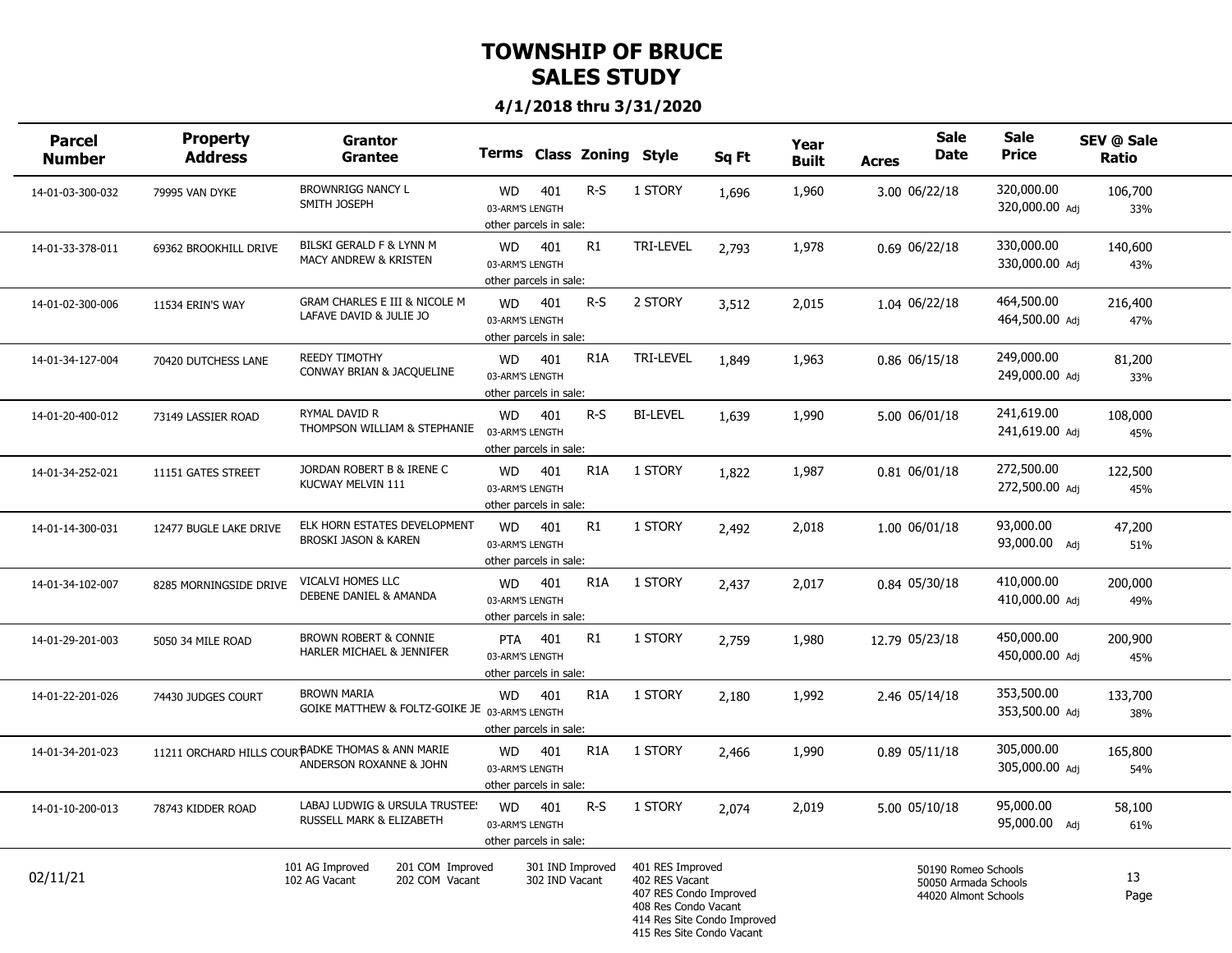#### **4/1/2018 thru 3/31/2020**

| <b>Parcel</b><br><b>Number</b> | <b>Property</b><br><b>Address</b>          | Grantor<br><b>Grantee</b>                                                         |                                                        |     | Terms Class Zoning Style |            | Sq Ft  | Year<br><b>Built</b> | <b>Acres</b>   | <b>Sale</b><br><b>Date</b> | <b>Sale</b><br><b>Price</b>  | SEV @ Sale<br>Ratio |  |
|--------------------------------|--------------------------------------------|-----------------------------------------------------------------------------------|--------------------------------------------------------|-----|--------------------------|------------|--------|----------------------|----------------|----------------------------|------------------------------|---------------------|--|
| 14-01-14-101-009               | 11833 FRANCESCA COURT                      | <b>NOWC MATTHEW</b><br>LEWINSKI KAREN                                             | <b>WD</b><br>03-ARM'S LENGTH<br>other parcels in sale: | 401 | R <sub>1</sub> A         | 1.75 STORY | 2,200  | 1,995                |                | 0.90 05/03/18              | 320,000.00<br>320,000.00 Adi | 141,200<br>44%      |  |
| 14-01-31-300-031               | 2311 32 MILE ROAD                          | TOWNLEY BRUCE L & SUSAN D<br>POLISTICO JON JON & JILL                             | <b>WD</b><br>03-ARM'S LENGTH<br>other parcels in sale: | 401 | R1                       | 1 STORY    | 2,238  | 1,988                | 2.39 04/26/18  |                            | 320,000.00<br>320,000.00 Adj | 142,400<br>45%      |  |
| 14-01-28-151-011               | 6006 WHITE BIRCH LANE                      | <b>TAYLOR MADE LLC</b><br><b>CONKLIN MICHAEL</b>                                  | <b>WD</b><br>03-ARM'S LENGTH<br>other parcels in sale: | 401 | R1                       | 1 STORY    | 3,081  | 2,018                | 1.01 04/25/18  |                            | 74,950.00<br>74,950.00 Adj   | 42,300<br>56%       |  |
| 14-01-34-301-035               | 8675 PIPPEN DRIVE                          | PIZZO LEONARDO<br><b>HOUGHTON MICHAEL &amp; ANITA</b>                             | <b>WD</b><br>03-ARM'S LENGTH<br>other parcels in sale: | 401 | R1                       | 1 STORY    | 2,620  | 2,017                | 2.43 04/10/18  |                            | 470,000.00<br>470,000.00 Adj | 266,900<br>57%      |  |
| <b>Property Class 402</b>      |                                            |                                                                                   |                                                        |     |                          |            |        |                      |                |                            |                              |                     |  |
| 14-01-12-300-019               | 77725 RIVERVIEW DRIVE VACARYANOVSKI DANIEL | <b>GOJCAJ SANDER</b>                                                              | <b>WD</b><br>03-ARM'S LENGTH<br>other parcels in sale: | 402 | $R-S$                    |            | $00\,$ | $00\,$               | 4.06 03/04/20  |                            | 72,500.00<br>72,500.00 Adj   | 51,100<br>70%       |  |
| 14-01-10-200-018               | VAN DYKE VACANT                            | MERIMEE CHRISTOPHER/ MERIMEE<br><b>GILAJ NDOC</b>                                 | <b>WD</b><br>03-ARM'S LENGTH<br>other parcels in sale: | 402 | $R-S$                    |            | $00\,$ | $00\,$               | 15.05 02/18/20 |                            | 60,000.00<br>60,000.00 Adj   | 58,000<br>97%       |  |
| 14-01-08-100-015               |                                            | 78050 FISHER ROAD VACANT BUCHANAN PATRICK M & MEGAN L<br>PACITTI MICHAEL & DIANNA | <b>WD</b><br>03-ARM'S LENGTH<br>other parcels in sale: | 402 | $R-S$                    |            | $00\,$ | $00\,$               | 9.77 02/07/20  |                            | 115,000.00<br>115,000.00 Adj | 59,200<br>51%       |  |
| 14-01-29-201-004               | 34 MILE ROAD VACANT                        | MAYNARD BRIAN & SANDIE<br>MURRAY MICHAEL & KRISTIN                                | <b>WD</b><br>03-ARM'S LENGTH<br>other parcels in sale: | 402 | R1                       |            | $00\,$ | $00\,$               | 10.10 02/06/20 |                            | 147,000.00<br>147,000.00 Adj | 64,800<br>44%       |  |
| 14-01-28-151-009               | 6100 WHITE BIRCH LANE VACANYLOR MADE LLC   | <b>SALAYSAY JACOB</b>                                                             | <b>WD</b><br>03-ARM'S LENGTH<br>other parcels in sale: | 402 | R1                       |            | 00     | $00\,$               | 0.80 01/03/20  |                            | 73,500.00<br>73,500.00 Adj   | 36,100<br>49%       |  |
| 14-01-27-227-009               | 11564 34 MILE ROAD VACANTTOWNSHIP OF BRUCE | <b>GOJCAJ ROBERT &amp; DUKIC LEKA</b>                                             | <b>WD</b><br>03-ARM'S LENGTH<br>other parcels in sale: | 001 | R <sub>1</sub> A         |            | 00     | $00\,$               | 1.00 12/04/19  |                            | 31,100.00<br>31,100.00 Adj   | 0<br>$\%$           |  |
| 14-01-04-400-004               | <b>HIPP ROAD VACANT</b>                    | HANJIAN JOHN & NOWAK CARMEN<br>MIODOWSKI MICHAEL & AMY                            | <b>WD</b><br>03-ARM'S LENGTH<br>other parcels in sale: | 402 | $R-S$                    |            | 00     | $00\,$               |                | 6.67 10/28/19              | 130,000.00<br>130,000.00 Adj | 52,100<br>40%       |  |
|                                |                                            |                                                                                   |                                                        |     |                          |            |        |                      |                |                            |                              |                     |  |

*101 AG Improved 102 AG Vacant*

*201 COM Improved 202 COM Vacant*

*302 IND Vacant*

*301 IND Improved 401 RES Improved 402 RES Vacant 407 RES Condo Improved 408 Res Condo Vacant 414 Res Site Condo Improved 415 Res Site Condo Vacant*  $02/11/21$  102 AG Vacant 202 COM Vacant 302 IND Vacant 402 RES Vacant  $\frac{302 \text{ N}}{40}$  14

*50190 Romeo Schools 50050 Armada Schools 44020 Almont Schools*

Page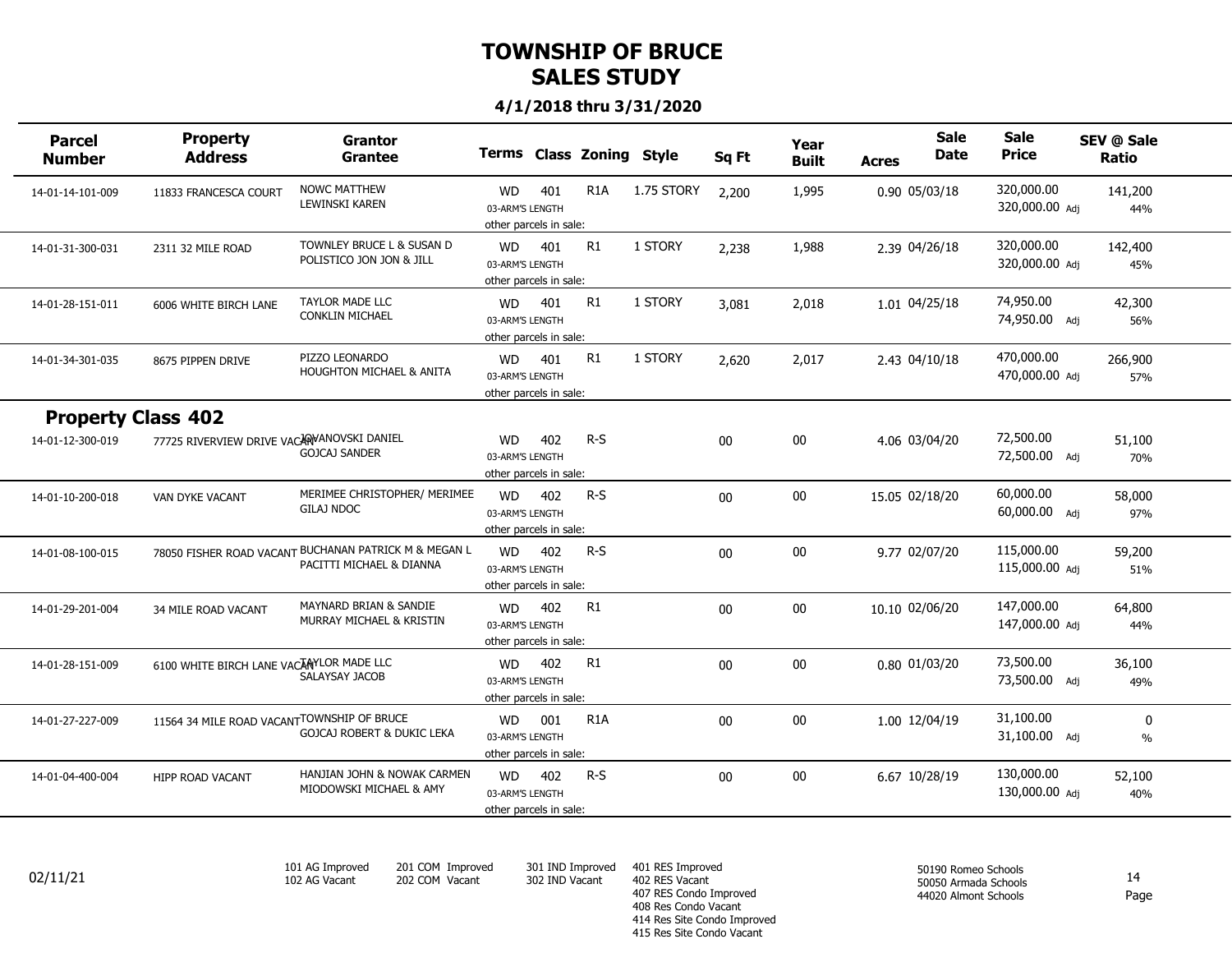| <b>Parcel</b><br><b>Number</b> | <b>Property</b><br><b>Address</b>    | Grantor<br><b>Grantee</b>                                                         |                                                        |                                    | Terms Class Zoning Style |                                                                                                                                                  | Sq Ft | Year<br><b>Built</b> | <b>Acres</b> | <b>Sale</b><br>Date                                                 | <b>Sale</b><br><b>Price</b>  | SEV @ Sale<br>Ratio |                   |
|--------------------------------|--------------------------------------|-----------------------------------------------------------------------------------|--------------------------------------------------------|------------------------------------|--------------------------|--------------------------------------------------------------------------------------------------------------------------------------------------|-------|----------------------|--------------|---------------------------------------------------------------------|------------------------------|---------------------|-------------------|
| 14-01-08-400-010               |                                      | 5205 36 MILE ROAD VACANT ROVANO CATHERINE MARIE<br>DEDIVANAJ AGRON & SYLVIA       | WD<br>03-ARM'S LENGTH<br>other parcels in sale:        | 402                                | $R-S$                    |                                                                                                                                                  | 00    | 00                   |              | 10.39 10/23/19                                                      | 65,000.00<br>65,000.00 Adj   | 60,200<br>93%       |                   |
| 14-01-10-200-012               | 78835 KIDDER ROAD VACANTLABAJ LUDWIK | <b>RASEGAN KIRK &amp; GENENE</b>                                                  | WD<br>03-ARM'S LENGTH<br>other parcels in sale:        | 402                                | $R-S$                    |                                                                                                                                                  | 00    | 00                   |              | 5.00 09/19/19                                                       | 95,000.00<br>95,000.00 Adj   | 52,100<br>55%       |                   |
| 14-01-06-200-027               |                                      | 3485 MC KAIL ROAD VACANT DENEWETH THOMAS F & TERESA J<br>KASHBARA STEVEN & JANEEN | <b>WD</b><br>03-ARM'S LENGTH<br>other parcels in sale: | 402                                | $R-S$                    |                                                                                                                                                  | 00    | 00                   |              | 10.98 04/26/19                                                      | 160,000.00<br>160,000.00 Adi | 60,900<br>38%       |                   |
| 14-01-14-400-023               | 13442 EBELING ROAD                   | RHODES EILEEN C<br><b>BENNETT BLAKE &amp; SUSAN</b>                               | LC<br>03-ARM'S LENGTH<br>other parcels in sale:        | 401                                | R <sub>1</sub>           | 1 STORY                                                                                                                                          | 00    | 00                   |              | 2.51 03/21/19                                                       | 74,900.00<br>74,900.00 Adj   |                     | $\pmb{0}$<br>$\%$ |
| 14-01-33-226-003               | 33 MILE ROAD VACANT                  | RAISIGEL JAMES ETAL<br><b>GERMAN RYAN</b>                                         | <b>WD</b><br>03-ARM'S LENGTH<br>other parcels in sale: | 402                                | R1                       |                                                                                                                                                  | 00    | 00                   |              | 3.72 03/20/19                                                       | 27,000.00<br>27,000.00 Adj   | 23,000<br>85%       |                   |
| 14-01-09-200-007               | 37 MILE ROAD VACANT                  | ROSS CHRISTOPHER & ELLEN<br>TAYLOR BLAKE & DIANE                                  | <b>WD</b><br>03-ARM'S LENGTH<br>other parcels in sale: | 402                                | $R-S$                    |                                                                                                                                                  | 00    | $00\,$               |              | 5.16 03/04/19                                                       | 105,000.00<br>105,000.00 Adj | 53,100<br>51%       |                   |
| 14-01-33-100-032               | 70171 ELDRED ROAD VACANTGILES PAUL H | COLUMBO DOUGLAS & CHARLOTTE                                                       | WD<br>03-ARM'S LENGTH<br>other parcels in sale:        | 402                                | R1                       |                                                                                                                                                  | 00    | $00\,$               |              | 2.46 02/15/19                                                       | 103,500.00<br>103,500.00 Adj | 44,200<br>43%       |                   |
| 14-01-26-426-004               | 71668 JULIUS DRIVE                   | RHU D LLC<br>HABNER CHRIS & LEE ANN                                               | WD<br>03-ARM'S LENGTH<br>other parcels in sale:        | 407                                | R1                       | 2 STORY                                                                                                                                          | 2,802 | 2,019                |              | $0.00$ $02/15/19$                                                   | 75,177.00<br>75,177.00 Adj   | 32,500<br>43%       |                   |
| 14-01-26-426-002               | 13510 LUKAS STREET                   | RHU D LLC<br>BONDAR STEPHEN & MC LENNAN RA' 03-ARM'S LENGTH                       | <b>WD</b><br>other parcels in sale:                    | 407                                | R1                       | 2 STORY                                                                                                                                          | 2,799 | 2,019                |              | $0.00$ $01/11/19$                                                   | 72,500.00<br>72,500.00 Adi   | 32,500<br>45%       |                   |
| 14-01-26-426-015               | 71401 JULIUS DRIVE                   | RHU D LLC<br><b>EWERT GREGORY &amp; DONNA</b>                                     | <b>WD</b><br>03-ARM'S LENGTH<br>other parcels in sale: | 407                                | R <sub>1</sub>           | 1 STORY                                                                                                                                          | 1,711 | 2,019                |              | $0.00$ 12/21/18                                                     | 68,853.00<br>68,853.00 Adj   | 32,500<br>47%       |                   |
| 14-01-26-426-005               | 71642 JULIUS DRIVE                   | RHU D LLC<br>SILVERADO CUSTOM HOMES INC                                           | <b>WD</b><br>03-ARM'S LENGTH<br>other parcels in sale: | 407                                | R1                       | 1.25 STORY                                                                                                                                       | 2,113 | 2,019                |              | $0.00$ 12/20/18                                                     | 65,000.00<br>65,000.00 Adj   | 32,500<br>50%       |                   |
| 14-01-26-426-029               | 71743 JULIUS DRIVE                   | RHU D LLC<br>BARTZ OLIVIA BUDNDY & BRADLEY \ 03-ARM'S LENGTH                      | <b>WD</b><br>other parcels in sale:                    | 407                                | R1                       | 2 STORY                                                                                                                                          | 2,777 | 2,019                |              | $0.00$ 11/09/18                                                     | 77,677.00<br>77,677.00 Adj   | 32,500<br>42%       |                   |
| 02/11/21                       |                                      | 101 AG Improved<br>201 COM Improved<br>202 COM Vacant<br>102 AG Vacant            |                                                        | 301 IND Improved<br>302 IND Vacant |                          | 401 RES Improved<br>402 RES Vacant<br>407 RES Condo Improved<br>408 Res Condo Vacant<br>414 Res Site Condo Improved<br>415 Res Site Condo Vacant |       |                      |              | 50190 Romeo Schools<br>50050 Armada Schools<br>44020 Almont Schools |                              | 15<br>Page          |                   |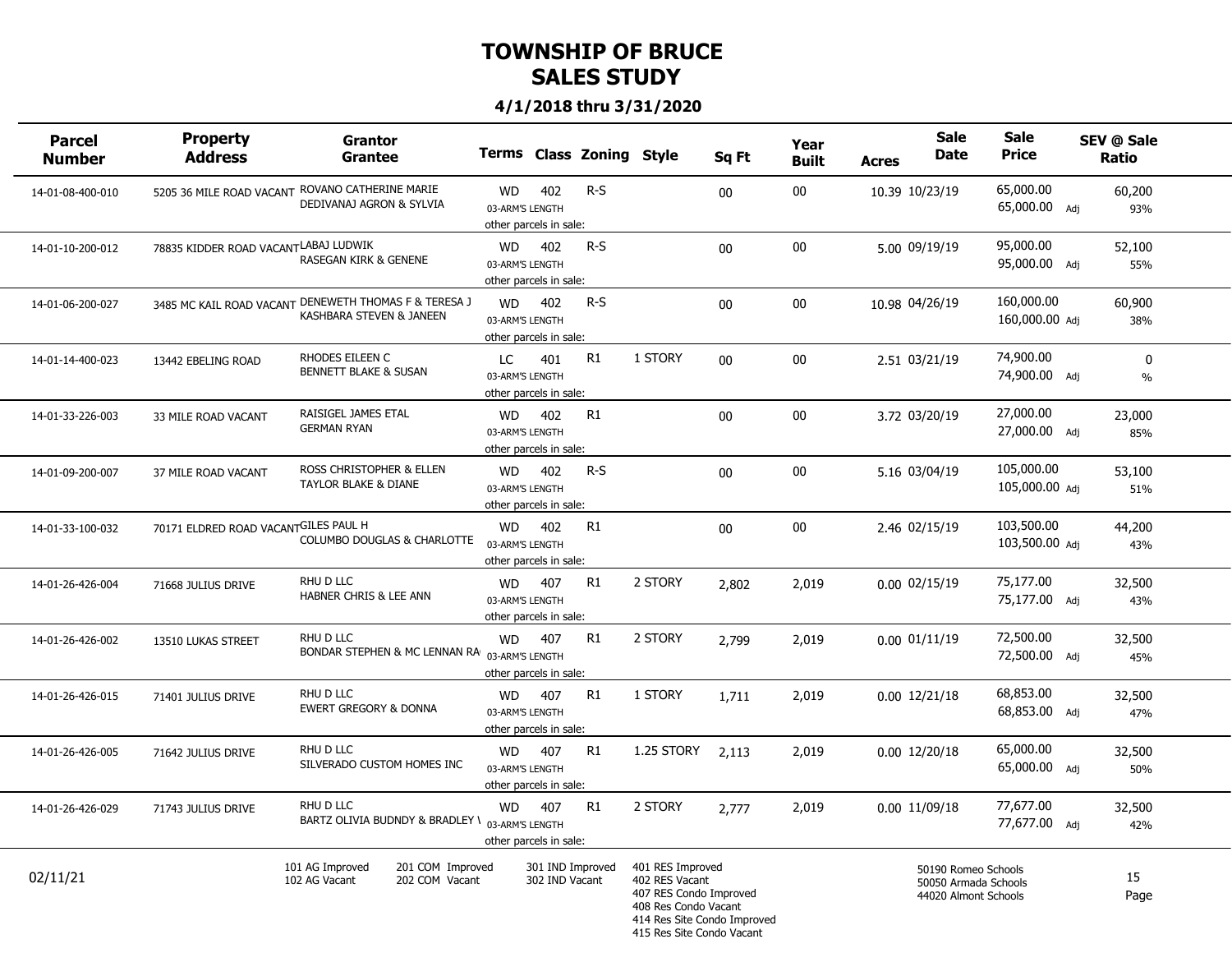#### **4/1/2018 thru 3/31/2020**

| <b>Parcel</b><br><b>Number</b> | <b>Property</b><br><b>Address</b>             | Grantor<br><b>Grantee</b>                                                      |                                                        |     | Terms Class Zoning Style |              | Sq Ft  | Year<br><b>Built</b> | Acres              | <b>Sale</b><br><b>Date</b> | <b>Sale</b><br><b>Price</b>  | SEV @ Sale<br>Ratio |  |
|--------------------------------|-----------------------------------------------|--------------------------------------------------------------------------------|--------------------------------------------------------|-----|--------------------------|--------------|--------|----------------------|--------------------|----------------------------|------------------------------|---------------------|--|
| 14-01-32-100-032               | 4190 33 MILE ROAD VACANT ROCHON DONALD M TTEE | <b>FERRO MICHAEL</b>                                                           | <b>WD</b><br>03-ARM'S LENGTH<br>other parcels in sale: | 402 | R1                       |              | $00\,$ | $00\,$               | 4.81 10/12/18      |                            | 155,000.00<br>155,000.00 Adj | 51,600<br>33%       |  |
| 14-01-34-127-014               | DUTCHESS LANE VACANT                          | <b>BORG HENRY</b><br>ROSENBERG RICHARD EMILIE                                  | LC<br>03-ARM'S LENGTH<br>other parcels in sale:        | 402 | R <sub>1</sub> A         |              | $00\,$ | $00\,$               | 1.06 10/11/18      |                            | 79,900.00<br>79,900.00 Adj   | 35,400<br>44%       |  |
| 14-01-34-127-014               | DUTCHESS LANE VACANT                          | <b>HENRY BORG</b><br>ROSENBERG RICHARD & EMILIE                                | <b>WD</b><br>03-ARM'S LENGTH<br>other parcels in sale: | 402 | R <sub>1</sub> A         |              | $00\,$ | $00\,$               | 1.06 10/11/18      |                            | 79,900.00<br>79,900.00 Adj   | 35,400<br>44%       |  |
| 14-01-09-100-008               | 6680 37 MILE ROAD VACANT                      | DAVIS FAMILY TRUST<br><b>BROOKS CHARLES &amp; TAMMY</b>                        | <b>WD</b><br>03-ARM'S LENGTH<br>other parcels in sale: | 402 | $R-S$                    |              | $00\,$ | $00\,$               | 15.00 09/26/18     |                            | 155,000.00<br>155,000.00 Adj | 67,500<br>44%       |  |
| 14-01-26-426-023               | 71601 JULIUS DRIVE                            | RHU D LLC<br>COUTURE JORDAN & EMILY                                            | <b>WD</b><br>03-ARM'S LENGTH<br>other parcels in sale: | 407 | R1                       | 2 STORY      | 2,667  | 2,018                | 0.00 08/28/18      |                            | 70,000.00<br>70,000.00 Adj   | 32,500<br>46%       |  |
| 14-01-22-300-054               | <b>GOULD ROAD VACANT</b>                      | FOLTZ JAY T & MELISSA F<br>DELAMIELLEURE BRYAN & EMILY                         | <b>WD</b><br>03-ARM'S LENGTH<br>other parcels in sale: | 402 | R <sub>1</sub> A         |              | $00\,$ | $00\,$               | 2.29 07/10/18      |                            | 105,500.00<br>105,500.00 Adj | 41,100<br>39%       |  |
| 14-01-26-426-034               | 13453 LUKAS STREET                            | RHU D LLC<br>VIHONSKY CHRISTOPHER/PORZONDI 03-ARM'S LENGTH                     | PTA 407<br>other parcels in sale:                      |     | R1                       | 1 STORY      | 1,839  | 2,018                | $0.00 \, 05/18/18$ |                            | 68,853.00<br>68,853.00 Adj   | 32,500<br>47%       |  |
| <b>Property Class 407</b>      |                                               |                                                                                |                                                        |     |                          |              |        |                      |                    |                            |                              |                     |  |
| 14-01-26-301-011               | 11986 TWIN BROOKS DRIVE                       | DUTCHIK PATRICIA A<br><b>CLARK GARY II &amp; GINA</b>                          | <b>WD</b><br>03-ARM'S LENGTH<br>other parcels in sale: | 407 | R <sub>1</sub> B         | 1 STORY      | 1,957  | 2,006                | $0.00$ $03/16/20$  |                            | 290,000.00<br>290,000.00 Adj | 154,300<br>53%      |  |
| 14-01-27-426-001               | 11512 BAYBERRY DRIVE                          | SPENCER DENNIS JR & DEANE L<br>HAXER GARY & PATRICK-HAXER LESI 03-ARM'S LENGTH | WD<br>other parcels in sale:                           | 407 | R <sub>1</sub> A         | 1.25 STORY   | 3,574  | 2,003                | 1.09 03/12/20      |                            | 480,000.00<br>480,000.00 Adj | 247,300<br>52%      |  |
| 14-01-35-181-020               | 12280 GLASGOW DRIVE                           | MILLER DOMINIC & BILLIG VICTORI<br><b>KOSTEN GREGORY</b>                       | WD<br>03-ARM'S LENGTH<br>other parcels in sale:        | 407 |                          | RM-1 2 STORY | 1,584  | 1,997                | 0.00 02/21/20      |                            | 235,000.00<br>235,000.00 Adj | 97,600<br>42%       |  |
| 14-01-35-181-017               | 12250 GLASGOW DRIVE                           | RUCINS INGRID<br>JOHNSON JON & CANDICE                                         | <b>WD</b><br>03-ARM'S LENGTH<br>other parcels in sale: | 407 |                          | RM-1 1 STORY | 1,379  | 1,995                | 0.00 01/21/20      |                            | 225,000.00<br>225,000.00 Adj | 96,500<br>43%       |  |
|                                |                                               |                                                                                |                                                        |     |                          |              |        |                      |                    |                            |                              |                     |  |

*101 AG Improved 102 AG Vacant*

*201 COM Improved 202 COM Vacant*

*301 IND Improved 302 IND Vacant*

*401 RES Improved 402 RES Vacant 407 RES Condo Improved 408 Res Condo Vacant 414 Res Site Condo Improved 415 Res Site Condo Vacant*  $02/11/21$  102 AG Vacant 202 COM Vacant 302 IND Vacant 402 RES Vacant  $\frac{302 \text{ N}}{2}$  16

*50190 Romeo Schools 50050 Armada Schools 44020 Almont Schools*

Page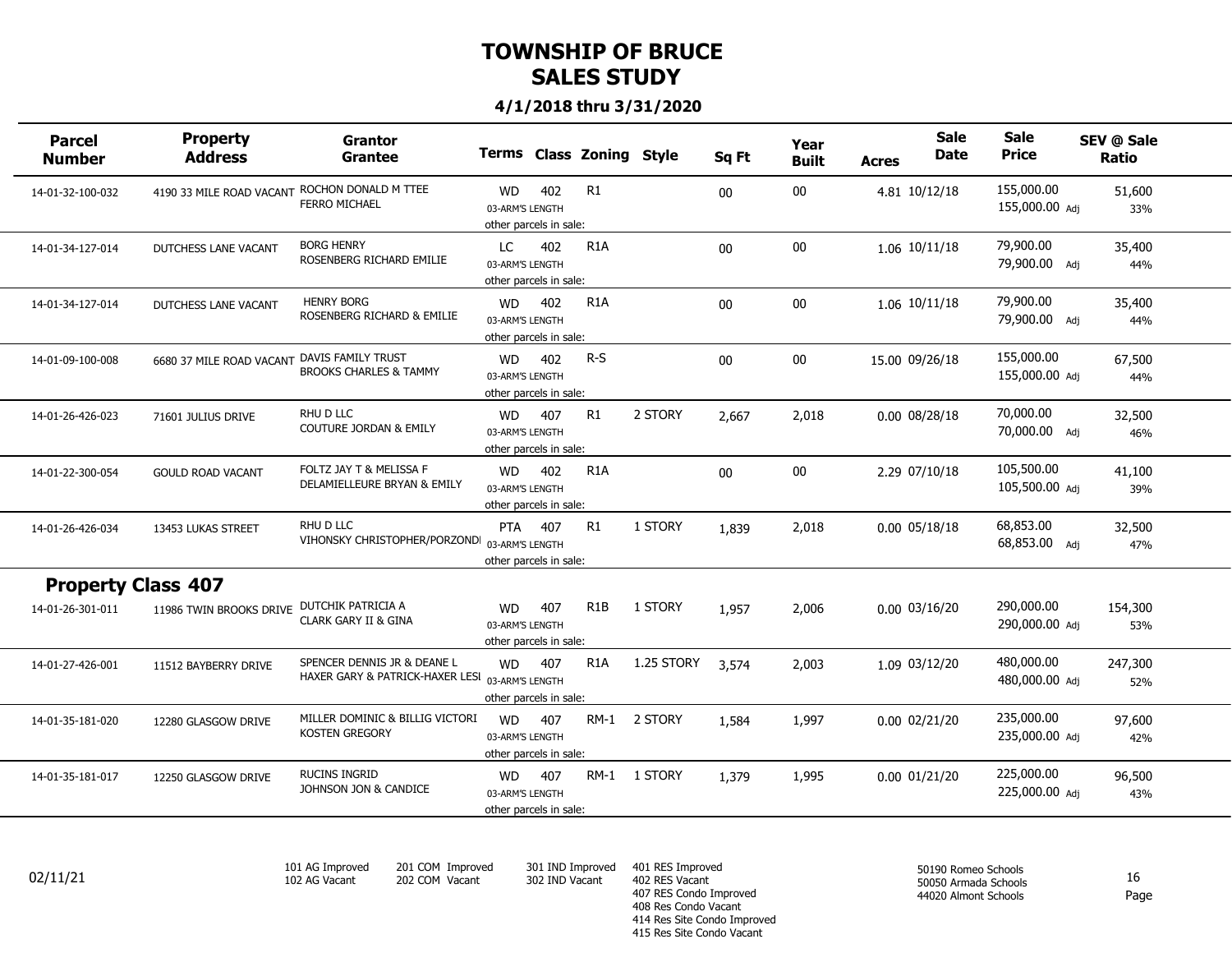| Parcel<br><b>Number</b> | <b>Property</b><br><b>Address</b> | Grantor<br><b>Grantee</b>                                                 |                                                        |                                    | Terms Class Zoning Style |                                                                                                                                                  | Sq Ft | Year<br><b>Built</b> | <b>Acres</b> | <b>Sale</b><br><b>Date</b>                                          | <b>Sale</b><br><b>Price</b>  | SEV @ Sale<br>Ratio |  |
|-------------------------|-----------------------------------|---------------------------------------------------------------------------|--------------------------------------------------------|------------------------------------|--------------------------|--------------------------------------------------------------------------------------------------------------------------------------------------|-------|----------------------|--------------|---------------------------------------------------------------------|------------------------------|---------------------|--|
| 14-01-26-301-046        | 12257 TWIN BROOKS DRIVE           | CONSTANT CONSTRUCTION LLC<br>PAYNE TERRENCE JR & ANN MARIE                | <b>WD</b><br>03-ARM'S LENGTH<br>other parcels in sale: | 407                                | R <sub>1</sub> B         | 1 STORY                                                                                                                                          | 1,886 | 2,018                |              | 0.00 12/24/19                                                       | 360,000.00<br>360,000.00 Adj | 88,200<br>25%       |  |
| 14-01-02-305-020        | 11510 ERIN'S WAY                  | DEANGELO PETER P & KAY L<br>TREECE JASON & SCARLETT                       | WD<br>03-ARM'S LENGTH<br>other parcels in sale:        | 407                                | $R-S$                    | 1 STORY                                                                                                                                          | 2,298 | 2,014                |              | 1.10 12/18/19                                                       | 525,000.00<br>525,000.00 Adj | 200,200<br>38%      |  |
| 14-01-26-301-017        | 71916 COSIMO CIRCLE               | CONSTANT CONSTRUCTION LLC<br><b>GRIFFIN ROBERT &amp; JANET</b>            | <b>WD</b><br>03-ARM'S LENGTH<br>other parcels in sale: | 407                                | R <sub>1</sub> B         | 1 STORY                                                                                                                                          | 1,859 | 2,018                |              | 0.00 11/06/19                                                       | 339,150.00<br>339,150.00 Adi | 87,900<br>26%       |  |
| 14-01-26-426-008        | 71582 JULIUS DRIVE                | RHU D LLC<br>LANIER JANET E                                               | <b>WD</b><br>03-ARM'S LENGTH<br>other parcels in sale: | 407                                | R1                       | 1 STORY                                                                                                                                          | 1,689 | 2,020                |              | 0.00 09/06/19                                                       | 67,500.00<br>67,500.00 Adj   | 32,500<br>48%       |  |
| 14-01-32-326-005        | 4697 TIMBER RIDGE DRIVE           | GIACOLETTI JOHN A & ADRIENNE L<br>STREBERGER DANIEL & VICTORIA            | <b>WD</b><br>03-ARM'S LENGTH<br>other parcels in sale: | 407                                | R1                       | 1 STORY                                                                                                                                          | 3,642 | 2,005                |              | 2.09 09/05/19                                                       | 605,000.00<br>605,000.00 Adj | 316,800<br>52%      |  |
| 14-01-22-451-001        | 73112 WINDMILL LANE               | CALLIEA STEPHEN & CYNTHIA<br>ALEXANDER JOSEF & MARGA                      | <b>WD</b><br>03-ARM'S LENGTH<br>other parcels in sale: | 407                                | R <sub>1</sub> A         | 1 STORY                                                                                                                                          | 2,068 | 1,997                |              | 1.02 08/12/19                                                       | 337,500.00<br>337,500.00 Adi | 144,700<br>43%      |  |
| 14-01-26-251-032        | 72606 OXAL POINT                  | REYNOLDS ERIKA L & GARRY E<br><b>COENEN JENNIFER</b>                      | WD<br>03-ARM'S LENGTH<br>other parcels in sale:        | 407                                | R1                       | 1 STORY                                                                                                                                          | 2,249 | 2,005                |              | 0.96 08/01/19                                                       | 372,000.00<br>372,000.00 Adj | 193,300<br>52%      |  |
| 14-01-27-476-001        | 71026 OAKTREE LANE                | MC CLAY JEFFERY & MARY J<br>NOWAKOWSKI NICHOLAS & JENNIFE 03-ARM'S LENGTH | <b>WD</b><br>other parcels in sale:                    | 407                                | R <sub>1</sub> A         | 2 STORY                                                                                                                                          | 3,050 | 1,997                |              | 0.92 07/16/19                                                       | 434,500.00<br>434,500.00 Adj | 197,700<br>46%      |  |
| 14-01-15-326-002        | 75506 PORTABELLA LANE             | DOMBROWSKI DANIEL L & ADELE T<br><b>FERRO MICHAEL</b>                     | <b>WD</b><br>03-ARM'S LENGTH<br>other parcels in sale: | 407                                | R1                       | 2 STORY                                                                                                                                          | 2,996 | 2,020                |              | 2.11 07/12/19                                                       | 75,000.00<br>75,000.00 Adi   | 50,100<br>67%       |  |
| 14-01-26-301-018        | 71918 COSIMO CIRCLE               | CONSTANT CONSTRUCTION LLC<br>RUSSELL HAROLD & DONNA                       | <b>WD</b><br>03-ARM'S LENGTH<br>other parcels in sale: | 407                                | R <sub>1</sub> B         | 1 STORY                                                                                                                                          | 1,859 | 2,018                |              | 0.00 06/13/19                                                       | 349,900.00<br>349,900.00 Adj | 150,500<br>43%      |  |
| 14-01-34-227-005        | 70700 HILLSIDE COURT              | PAVELEK ROSA E<br><b>WUNDRACH PATRICK</b>                                 | <b>WD</b><br>03-ARM'S LENGTH<br>other parcels in sale: | 407                                | R <sub>1</sub> B         | 1.25 STORY                                                                                                                                       | 2.117 | 1,998                |              | 0.37 06/03/19                                                       | 245,000.00<br>245,000.00 Adj | 146,800<br>60%      |  |
| 14-01-35-127-016        | 12245 MENTZ DRIVE                 | SMITH BRIAN S & MARY JANE<br>USHMAN MATTHEW & HANNAH                      | <b>WD</b><br>03-ARM'S LENGTH<br>other parcels in sale: | 407                                | R <sub>1</sub> C         | 1 STORY                                                                                                                                          | 1,757 | 1,993                |              | 0.25 05/23/19                                                       | 264,900.00<br>264,900.00 Adi | 119,400<br>45%      |  |
| 02/11/21                |                                   | 101 AG Improved<br>201 COM Improved<br>202 COM Vacant<br>102 AG Vacant    |                                                        | 301 IND Improved<br>302 IND Vacant |                          | 401 RES Improved<br>402 RES Vacant<br>407 RES Condo Improved<br>408 Res Condo Vacant<br>414 Res Site Condo Improved<br>415 Res Site Condo Vacant |       |                      |              | 50190 Romeo Schools<br>50050 Armada Schools<br>44020 Almont Schools |                              | 17<br>Page          |  |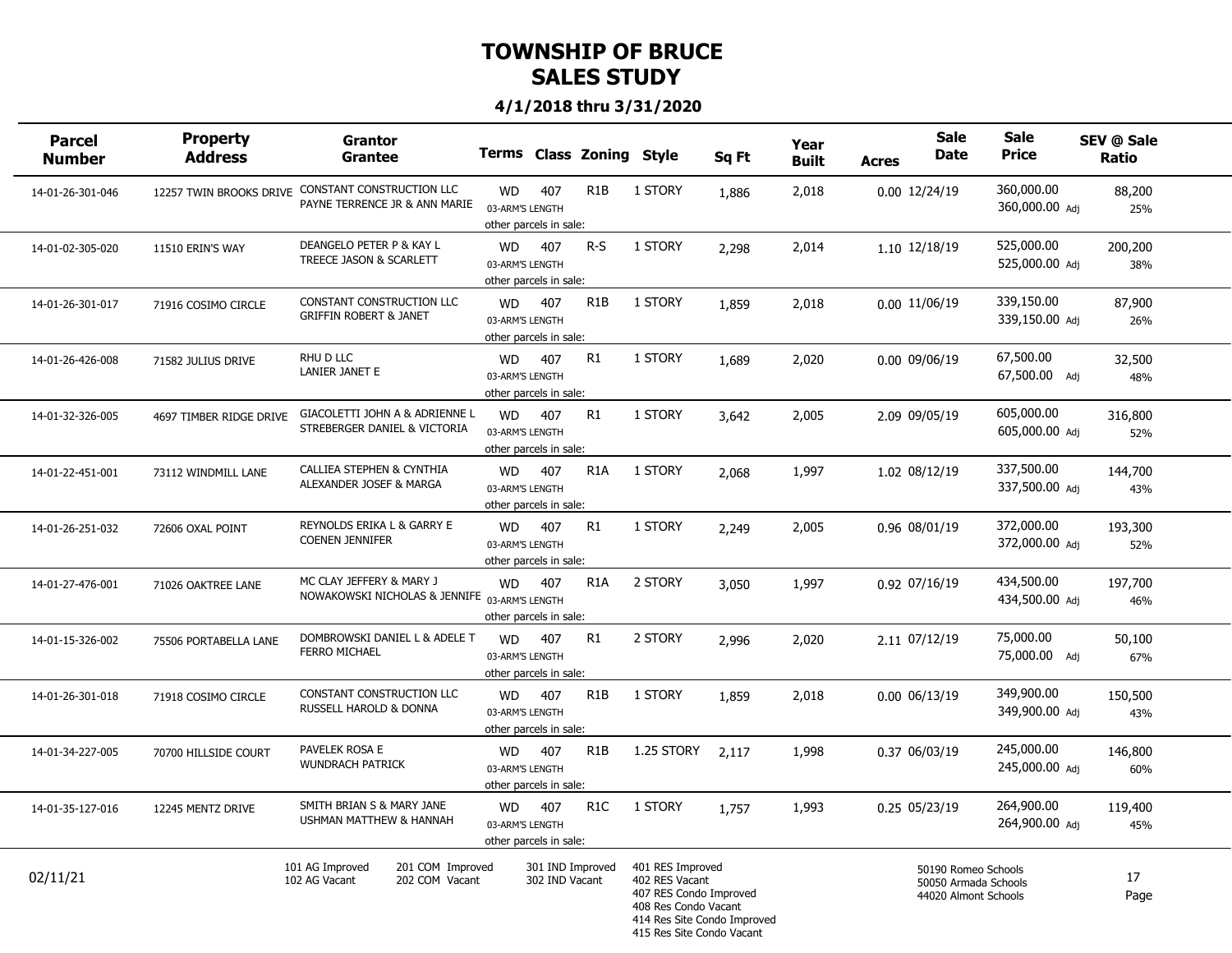| <b>Parcel</b><br><b>Number</b> | <b>Property</b><br><b>Address</b>          | <b>Grantor</b><br><b>Grantee</b>                                             |                                                        |                                    | Terms Class Zoning Style |                                                                                                                                                  | Sq Ft  | Year<br><b>Built</b> | <b>Acres</b> | <b>Sale</b><br><b>Date</b>                                          | <b>Sale</b><br><b>Price</b>  | SEV @ Sale<br>Ratio |  |
|--------------------------------|--------------------------------------------|------------------------------------------------------------------------------|--------------------------------------------------------|------------------------------------|--------------------------|--------------------------------------------------------------------------------------------------------------------------------------------------|--------|----------------------|--------------|---------------------------------------------------------------------|------------------------------|---------------------|--|
| 14-01-35-152-018               | 70278 WHITETAIL LANE                       | WATSON WARREN B & ROSEMARY<br>ANDERSEN PATRICIA                              | <b>WD</b><br>03-ARM'S LENGTH<br>other parcels in sale: | 407                                | RM-1                     | <b>CONDO</b>                                                                                                                                     | 1,463  | 1,989                |              | 0.30 05/17/19                                                       | 210,000.00<br>210,000.00 Adj | 100,700<br>48%      |  |
| 14-01-26-426-031               | 13511 LUKAS STREET                         | MGM HOMES LLC<br><b>LORENZ TIMOTHY &amp; LORNA</b>                           | <b>WD</b><br>03-ARM'S LENGTH<br>other parcels in sale: | 407                                | R1                       | 2 STORY                                                                                                                                          | 2,271  | 2,018                |              | $0.00$ $05/10/19$                                                   | 325,000.00<br>325,000.00 Adj | 143,500<br>44%      |  |
| 14-01-35-127-003               | 70653 MC VICAR ROAD                        | POGODZINSKI CASEY & VINCENZA<br>KING EDWARD & MARJORIE                       | <b>WD</b><br>03-ARM'S LENGTH<br>other parcels in sale: | 407                                | R <sub>1</sub> C         | 1 STORY                                                                                                                                          | 1,976  | 1,996                |              | $0.00$ $04/22/19$                                                   | 320,000.00<br>320,000.00 Adj | 133,100<br>42%      |  |
| 14-01-35-181-040               | 12430 GLASGOW DRIVE                        | <b>QUAY GREGORY H TRUST</b><br>TARDIFF RONALD & CAROL                        | <b>WD</b><br>03-ARM'S LENGTH<br>other parcels in sale: | 407                                |                          | RM-1 1 STORY                                                                                                                                     | 1,180  | 1,996                |              | $0.00 \, 04/05/19$                                                  | 195,000.00<br>195,000.00 Adj | 87,600<br>45%       |  |
| 14-01-02-305-003               | 11513 ERIN'S WAY                           | GLEN ARBOR BUILDING CO LLC<br><b>BALLARD CYNTHIA ANN</b>                     | <b>WD</b><br>03-ARM'S LENGTH<br>other parcels in sale: | 407                                | $R-S$                    | 1 STORY                                                                                                                                          | 2,552  | 2,017                |              | 1.30 03/08/19                                                       | 65,000.00<br>65,000.00 Adj   | 210,100<br>323%     |  |
| 14-01-26-426-030               | 13535 LUKAS STREET                         | MGM HOMES LLC<br>MC MICHAEL NEAL & JANICE                                    | <b>WD</b><br>03-ARM'S LENGTH<br>other parcels in sale: | 407                                | R1                       | 1 STORY                                                                                                                                          | 1,725  | 2,018                |              | 0.00 03/07/19                                                       | 316,000.00<br>316,000.00 Adj | 32,500<br>10%       |  |
| 14-01-15-326-012               | 8654 COUNTRY MANOR DRIVE FICHER JONATHON T | <b>WALKER DANIEL &amp; LANA</b>                                              | <b>WD</b><br>03-ARM'S LENGTH<br>other parcels in sale: | 407                                | R1                       |                                                                                                                                                  | $00\,$ | 00                   |              | 2.97 01/25/19                                                       | 115,000.00<br>115,000.00 Adj | 49,800<br>43%       |  |
| 14-01-26-426-013               | 71424 JULIUS DRIVE                         | SILVERADO CUSTOM HOMES INC<br><b>JACK BRANDON</b>                            | <b>WD</b><br>03-ARM'S LENGTH<br>other parcels in sale: | 407                                | R1                       | 1 STORY                                                                                                                                          | 1,693  | 2,018                |              | 0.00 12/05/18                                                       | 310,000.00<br>310,000.00 Adj | 32,500<br>10%       |  |
| 14-01-09-201-003               | 78675 HARVEST LANE                         | DAVIS JEFFREY M & CHARISE M<br>WERNER BORN & LAWRENCE JEANET 03-ARM'S LENGTH | <b>WD</b><br>other parcels in sale:                    | 407                                | $R-S$                    | 1.5 STORY                                                                                                                                        | 4,757  | 2,000                |              | 5.32 11/29/18                                                       | 720,000.00<br>720,000.00 Adj | 288,200<br>40%      |  |
| 14-01-35-152-007               | 70123 WHITETAIL LANE                       | <b>TOLES SARAH J</b><br>ARINI DARRELL & ANNA                                 | <b>WD</b><br>03-ARM'S LENGTH<br>other parcels in sale: | 407                                | RM-1                     | <b>CONDO</b>                                                                                                                                     | 1,479  | 1,989                |              | 0.30 11/19/18                                                       | 207,500.00<br>207,500.00 Adj | 89,300<br>43%       |  |
| 14-01-34-227-012               | 70469 HILLSIDE COURT                       | POPE RAYMOND & HELEN<br>TODARDO FRANCESCO                                    | <b>WD</b><br>03-ARM'S LENGTH<br>other parcels in sale: | 407                                | R <sub>1</sub> B         | 1 STORY                                                                                                                                          | 1,999  | 1,996                |              | 0.37 10/26/18                                                       | 300,000.00<br>300,000.00 Adj | 142,100<br>47%      |  |
| 14-01-22-451-016               | 73474 WINDMILL LANE                        | KORTE TIMOTHY & ANNETTE<br><b>CHAMBERS ELAINE</b>                            | <b>WD</b><br>03-ARM'S LENGTH<br>other parcels in sale: | 407                                | R <sub>1</sub> A         | 1 STORY                                                                                                                                          | 1,938  | 1,995                |              | 1.15 10/24/18                                                       | 352,500.00<br>352,500.00 Adi | 143,700<br>41%      |  |
| 02/11/21                       |                                            | 101 AG Improved<br>201 COM Improved<br>202 COM Vacant<br>102 AG Vacant       |                                                        | 301 IND Improved<br>302 IND Vacant |                          | 401 RES Improved<br>402 RES Vacant<br>407 RES Condo Improved<br>408 Res Condo Vacant<br>414 Res Site Condo Improved<br>415 Res Site Condo Vacant |        |                      |              | 50190 Romeo Schools<br>50050 Armada Schools<br>44020 Almont Schools |                              | 18<br>Page          |  |